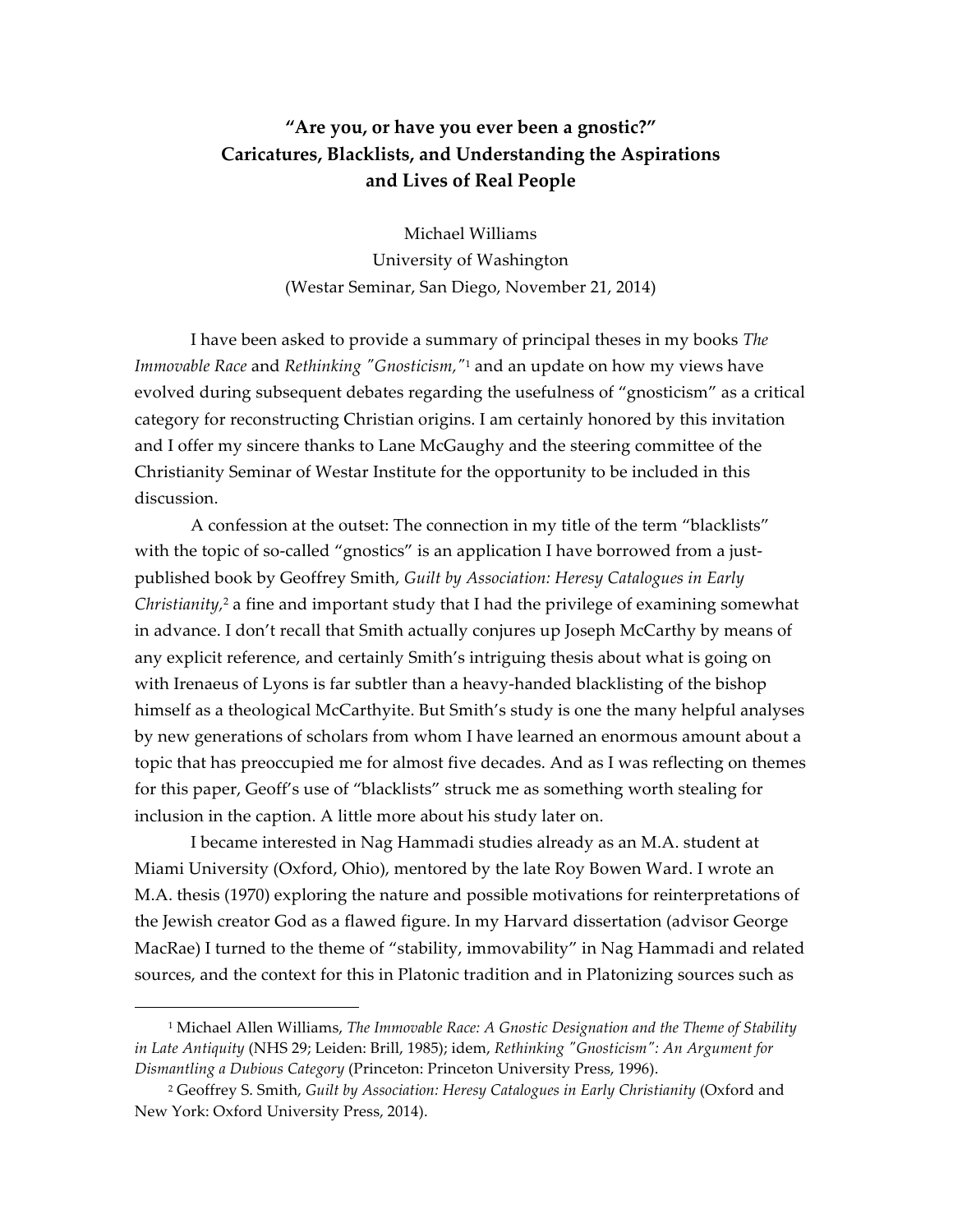Philo of Alexandria and others. I almost published that dissertation, but then decided after a while that I wanted to frame things quite differently.

Over the period between the completion of my dissertation and the publication of *The Immovable Race*, I had learned an enormous amount from my colleagues in other disciplines (sociology, anthropology, etc.) at the University of Washington, and had begun to ask new questions of this material. I remained very interested in the relation of mythemes in Nag Hammadi and related sources to Middle and Neoplatonic traditions. But I had begun to feel that my work on these themes needed a tighter organization, so I pulled out material related to one particular self-designation, "the immovable race." I attempted to locate such a self-designation not only against the background of Platonic theorizing about the changelessness/immovability of the invisible realm of forms, but also within social worlds expressing admiration of "immovable" heroes (e.g., philosophers; certain Christian monks).

In addition, because I was focusing on a single and rather rare self-designation, I explored possible implications for sectarian social history. I was still using the term "gnostic," by the way, but already in this book I was beginning to squirm against the limitations of some conventional boxes. As I expressed it in the very last paragraph of that book:

If this study has contributed something to the understanding of the historical significance of a sparsely attested gnostic designation within the wider flow of late antique spirituality, then perhaps I will be forgiven for the presumption of devoting an entire monograph to the topic. In part my courage for doing so has been drawn from the conviction that when members of a religious movement call themselves something we ought to pay at least as much attention to that designation as we do to things other people call them or to the devising of our own designations and categories, for frequently such selfdesignations condense in compact form the most important dimensions of a religious community's self-understanding.3

In my last chapter ("The Immovable Race and Sectarian *Sitz im Leben*") I was pushing back a bit against Frederik Wisse's resistance to the sorting of Nag Hammadi texts according to sectarian labels familiar from heresiological texts, but also (on the other side of this argument) against some aspects of the "Sethian" gnostic model under which Hans-Martin Schenke had classified four of the "immovable race" texts (*Ap. John, Gos. Eg., Zost.,* and *StelesSeth*)—but not the fifth (the *Sophia of Jesus Christ*).

<sup>3</sup> Williams, *The Immovable Race*, 209.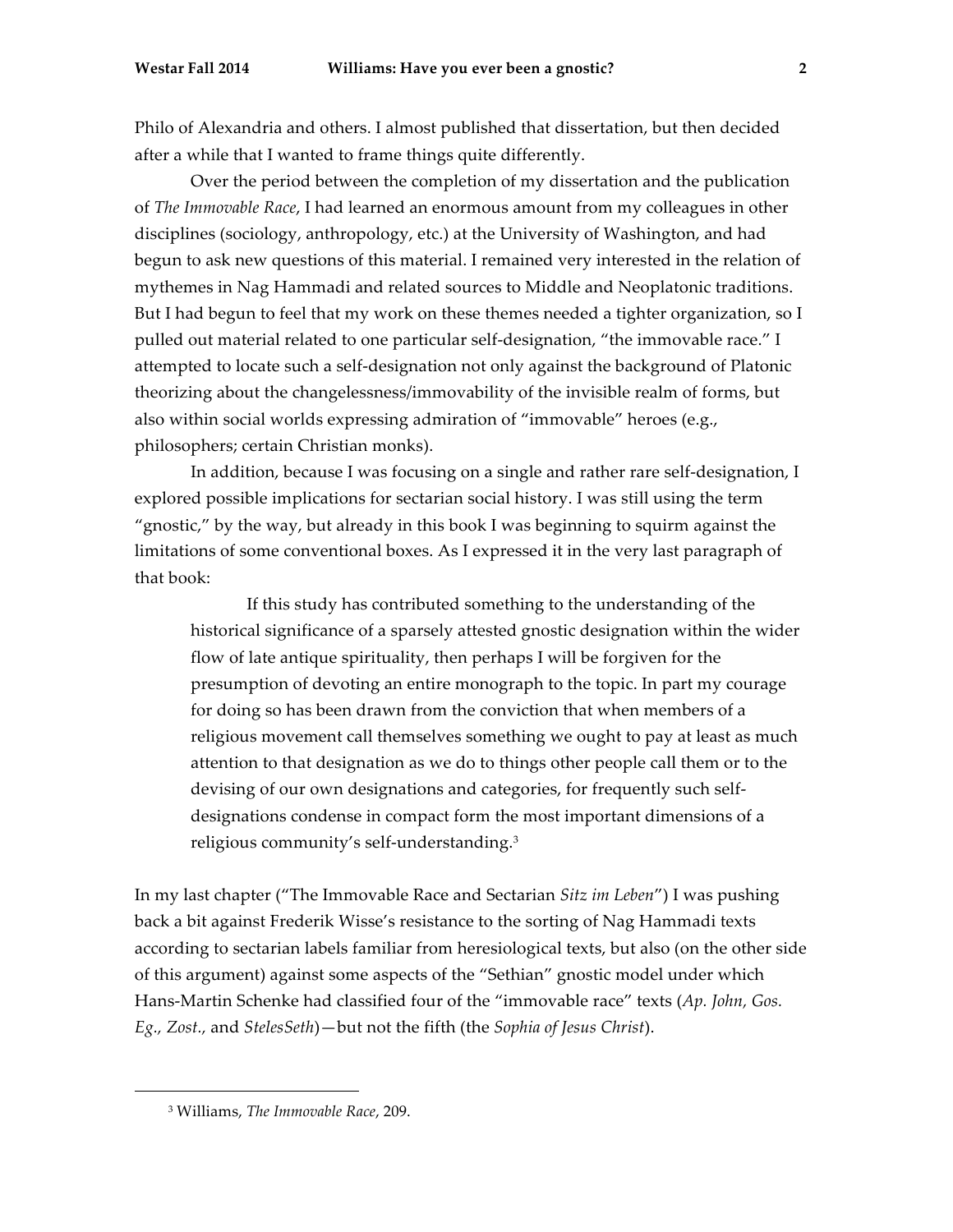Already in *The Immovable Race* my engagement with some of the sociological research on sectarianism had also begun to intensify my dissatisfaction with certain features in conventional descriptions of "gnosticism." This was especially the case with the topic of soteriological determinism vs. free choice. Of course, resistance to that generalization had already been mounted by other researchers.4 But I was focused specifically on a select group of texts and concluded that all of them in one way or the other expressed an open-endedness to membership in the "immovable race." This involved a kind of paradoxical assumption that one could be *converted* to a race that was also somehow "elect."5 In hindsight, I think this element in *The Immovable Race* anticipated what evolved into a more fundamental preoccupation that drives a lot of my work today—i.e., looking beneath the abstractions of theological or mythological formulas to ask about how real people behave. In that study I was exploring how converts might have thought about the social act of joining a community that espoused the notion that members belonged to a preexistent "seed"—i.e., did that make "conversion" and expectations for post-conversion behavior different from most other proselytizing groups?

But over the decade between *The Immovable Race* and *Rethinking "Gnosticism"* my inquiry had expanded to a wider range of related issues. In various paper presentations and published articles I wrestled with how Nag Hammadi and related sources treated themes such as the body, sexuality, gender imagery, ethics in general, the material cosmos and social engagement. This was also a period in which I worked on some quite concrete features of Nag Hammadi manuscripts—namely, handwriting and scribal habits. There were social-historical implications to this technical analysis of paleography. Building on earlier studies by others, I was trying to fine-tune inferences about how

<sup>4</sup> E.g., Luise Schottroff, "Animae naturaliter salvandae: Zum Problem der himmlischen Herkunft des Gnostikers," in *Christentum und Gnosis* (ed. Walther Eltester; Berlin: Töpelmann, 1969).

<sup>5</sup> See chapter: "The Inclusiveness of the Immovable Race," Williams, *The Immovable Race*, 158- 85. An earlier version of this conclusion was developed in the paper: "Conversion to Chosen Races in Gnostic Literature," in a section on "Conversion in Greco-Roman Antiquity," at the AAR/SBL meetings in San Francisco, December 19-22, 1981. Of course, this is no more paradoxical than the assumption by other writers or traditions of the necessity for conversion and appropriate behavior even though "election" is also an integral theme (e.g., Paul; Calvin; et al.). It pertains to the issue of free will vs. determinism addressed in various schools of ancient Mediterranean philosophy (e.g., the Stoics), but with a very long history in various cultures to the present day. But this was partly my point—i.e., that somehow shoving "gnosticism" into some kind of special deterministic corner ignored how real people in analogous traditions have behaved. The other part of my argument was that prior *expectations* of "gnostic determinism" (due to stereotypes) actually prevented recognition of explicit open-endedness in some of these myths.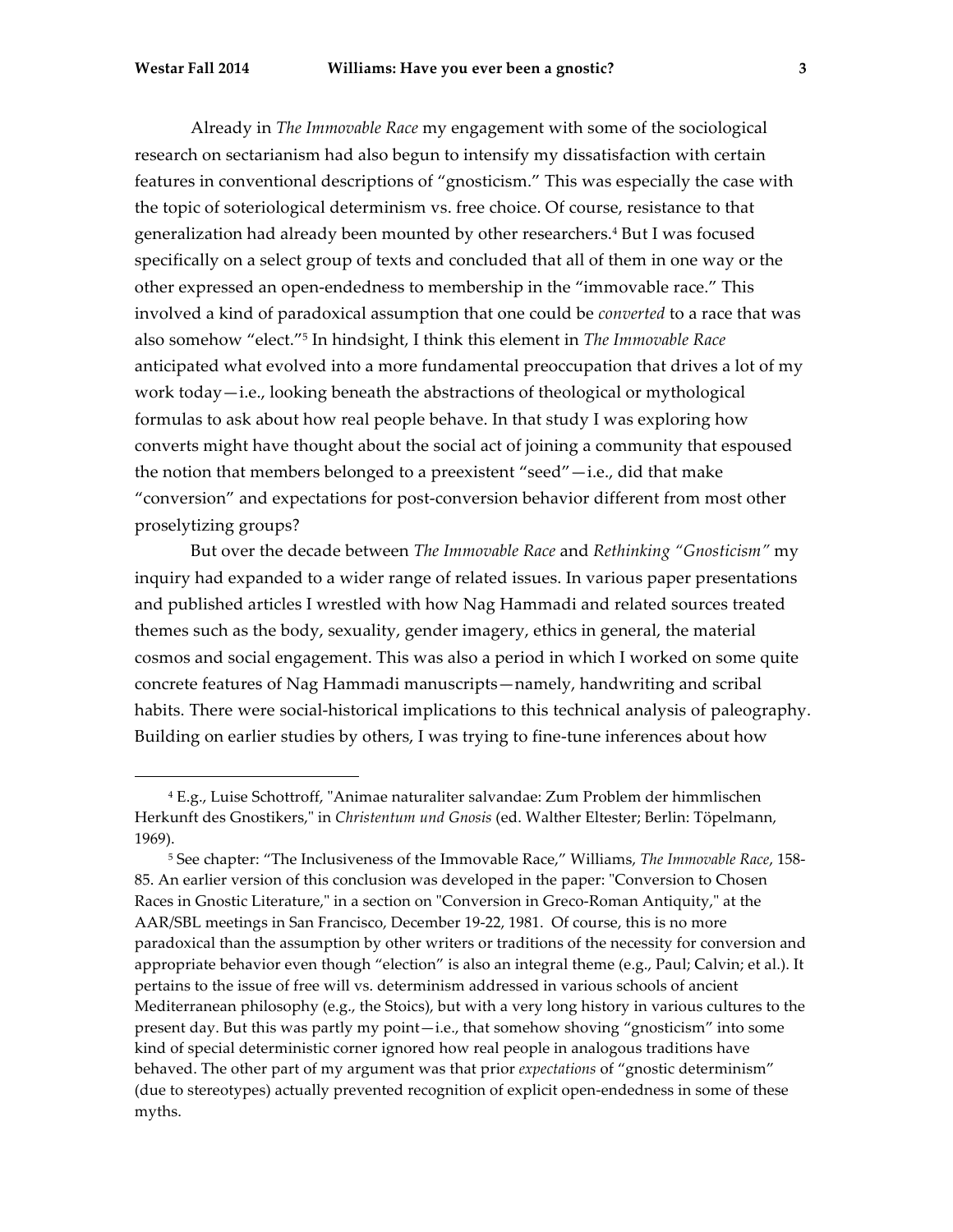<u>.</u>

many scribes had been involved in the production of the Nag Hammadi books, and then I eventually collated this with other evidence pointing to possible compositional design in individual codices.

Aspects of all of this work came together in *Rethinking "Gnosticism."* The fundamental argument of the book was that the ways in which "gnosticism" had come to be used and abused as a category were not merely confusing—that much had been obvious for a long time and had been commented upon by many. More importantly, in my opinion, was that assumptions and assertions about the *character* of "gnosis," "gnostic," or "gnosticism" inherent in prevailing uses and definitions of this category had coalesced into a chant of easily repeated stereotypes that too often drowned out the actual voices of our sources. Thus, in the central chapters of *Rethinking "Gnosticism"* I targeted what I felt were some of the more important of these assumptions and assertions:6

(1) A conventional wisdom had emerged that "gnosticism" was a religion whose heart and soul was a gleeful "protest," a systematic reversal of all values in scripture, an "inverse" or "protest exegesis."7 In fact, I argued, inversion of values is not at all consistent or systematic in such sources. What reversals of value do appear tend to be targeted at resolving problematic or ambiguous texts (e.g., embarrassing anthropomorphisms where God appears jealous, capricious or ignorant).8

(2) "Gnosticism" had been characterized as a "parasite" religion, infesting and feeding off of hosts such as Judaism or Christianity or other traditions.<sup>9</sup> But I argued that this is merely a prejudicial metaphor that describes the fact that most of the movements in question did not turn out to be successful new religious movements. The "parasite" metaphor offers no explanatory power for accounting for this general lack of

<sup>6</sup> For convenience, in the following portion I draw on elements of an earlier summary in: Michael A. Williams, "Was There a Gnostic Religion? Strategies for a Clearer Analysis," in *Was There a Gnostic Religion?* (ed. Antti Marjanen; Publications of the Finnish Exegetical Society 87; Göttingen: Vandenhoeck & Ruprecht, 2005).

<sup>7</sup> E.g., see Hans Jonas, *The Gnostic Religion: The Message of the Alien God and the Beginnings of Christianity* (Boston: Beacon Press, 1963), 91-95; idem, *Gnosis und spätantiker Geist. Teil I: Die mythologische Gnosis* (FRLANT Neue Folge, 51; Göttingen: Vandehoeck & Ruprecht, [1934] 1964), 216-21; Ioan P. Couliano [Culianu], *The Tree of Gnosis: Gnostic Mythology from Early Christianity to Modern Nihilism* (trans. H. S. Wiesner; San Francisco: HarperCollins, 1992), 121.

<sup>8</sup> Williams, *Rethinking "Gnosticism"*, 54-79.

<sup>9</sup> E.g., Kurt Rudolph, *Gnosis: The Nature and History of Gnosticism* (trans. Robert McLachlan Wilson; San Francisco: Harper & Row, 1983), 54-55; Birger A. Pearson, *Gnosticism, Judaism, and Egyptian Christianity* (SAC 5; Minneapolis: Fortress Press, 1990), 8; Gedaliahu Guy Stroumsa, *Savoir et salut* (Paris: Les Éditions du Cerf, 1992), 11.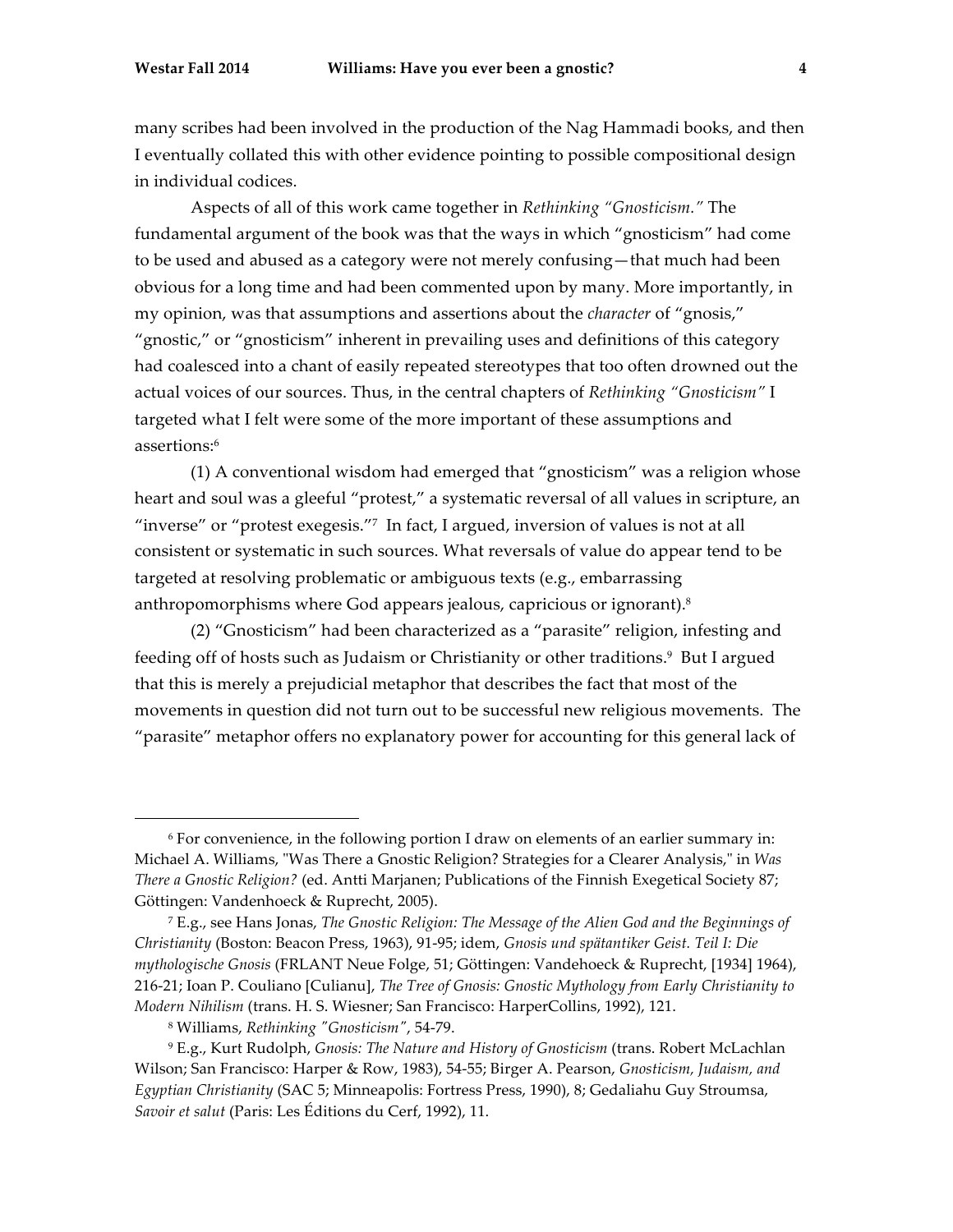success. In fact, it tends to preempt sociological analysis of this question by creating the notion of a single organism called "gnosticism" that was simply genetically parasitical.10

(3) Among the most common features alleged for "gnosticism" is a virulent anticosmism, a distinctively radical depreciation of the material world and society. "Gnostics" supposedly had no sense of beauty or order in the cosmos, and above all no sense that the material cosmos could function positively to reveal the nature of God. World-rejection allegedly meant that these people were in explicit revolt against the political structures of their age or were apolitical, and showed little or no interest in surrounding society—they were anti-social dropouts.11 However, this important dimension in the usual definition of "gnosticism" is seriously misleading. Much of the evidence we have for social behavior by members of such movements suggests persons who were evidently *less* inclined toward social deviance than many of their ("orthodox") critics, and more interested in the reduction of sociocultural tension. For example, some are criticized for avoiding martyrdom, $12$  or for their lack of dietary scruples (eating idol meat) and their willingness to continue normal social interaction associated with community religious festivals or public entertainment (attendance at gladiatorial games), or for their introduction into their teachings of material from the theater or from poets and philosophers.13 If "anticosmism" is meant to imply a high level of worldrejection in the form of sociocultural deviance and tension with surrounding society, it is precisely the wrong description.14

(4) Closely associated with the notion of "gnostics" as world-rejecters is their reputation as body-haters, having nothing but contempt for the irredeemable "prison" of the material human body and positive interest only in the spirit.<sup>15</sup> However, once again it is the complexity and variety in our sources that such a cliché tends to obscure. We do find language in some sources that is disparaging of the material body, but this is only part of the story. Even the physical body is sometimes portrayed as bearing something of the divine likeness, as actually being an important medium of revelation,

<sup>10</sup> Williams, *Rethinking "Gnosticism"*, 80-95.

<sup>11</sup> E.g., Jonas, *The Gnostic Religion*, 241-65; Giovanni Filoramo, *A History of Gnosticism* (trans. Anthony Alcock; Oxford: Basil Blackwell, 1990), 55; Jonas, *Gnosis und spätantiker Geist I*, 252-72; Hans Kippenberg, "Versuch einer soziologischen Verortung des antiken Gnostizismus," *Numen*  17 (1970): 219-20.

<sup>12</sup> Irenaeus, *Adv. haer*. 1.24.6; 3.18.5; 4.33.9; Clement of Alexandria, *Strom*. 4.71-72; Tertullian, *Scorp*. 1.5; 1.8; 15.6; Eusebius, *Hist. eccl*. 4.7.7.

<sup>13</sup> E.g., Irenaeus, *Adv. haer*. 1.6.3; 1.24.5; 1.26.3; 1.28.5; 2.14.1-9.

<sup>14</sup> Williams, *Rethinking "Gnosticism"*, 96-115.

<sup>15</sup> E.g., Filoramo, *History*, 91-92.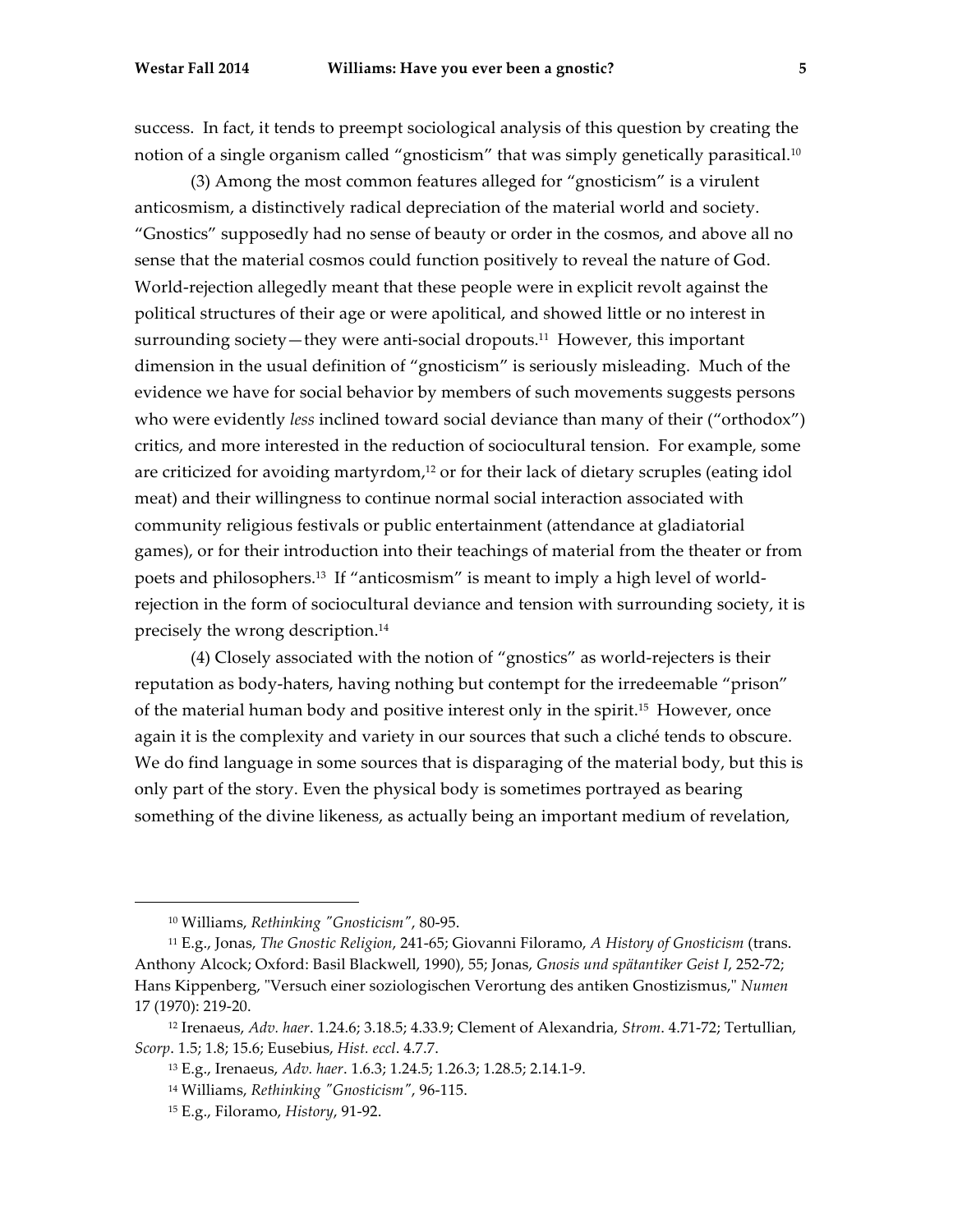and even as being potentially transformable.16 So setting up readers of "gnostic" sources to expect hatred of the body as an obvious feature can stand in the way of even noticing the surprisingly rich real-life diversity in perceptions and sensibility about life in the body among these traditions.17

(5) There may be no cliché with respect to "gnosticism" that had been more commonly repeated than the claim that "gnostic" myth typically produced either fanatical asceticism or the debaucheries of libertinism—either the systematic denial of the material body or the systematic violation of the ethical laws imposed by its creator(s).18 There is also probably no cliché more completely erroneous. There are indeed texts with an emphasis on asceticism, though of varying types, but there are also sources assuming the importance of marriage, procreation and family life in general. And the reliable evidence for licentious practices among these groups is slim to none. It is not possible to distill the ethics of the sources in question into one neat "gnostic" program. There are several genuine ethical concerns in such texts, including communal values, idealization of the family, aspirations for personal growth and achievement.19

(6) Often coupled with the cliché about asceticism or libertinism, and the assumption of the lack of any serious ethical concern, is the assertion that "Gnostics" were determinists. They considered ethical behavior irrelevant for themselves since they were automatically destined for salvation because of their fixed, inner divine nature. As one scholar has put it, "One cannot *become* a pneumatic, but rather one either *is* or is not one."20 Though there are possible instances of some type of determinism in certain of these sources, most of the texts normally classified as "Gnostic" conceive of the possibilities for humans as being far more open-ended in principle. For example, precisely the writing that is often identified as the example of "Gnosticism" par excellence, the *Apocryphon of John*, presents a decidedly non-deterministic typology of souls and their responses to revelation, with eventual damnation reserved only for those who have once known the truth but then later have rejected it (*Ap. John* II 25,16-27,30). Contrary to past conventions in scholarship, soteriological determinism is useless as a

<sup>16</sup> An example of the one-sidedness so common in the construction of "Gnostic" body hatred is Giovanni Filoramo's discussion of Valentinian teaching about the body being the abode of demons (idem, *History*, 98-99). He is correct that this was Valentinian teaching (and also that of a wide spectrum of other groups in antiquity!), but he leaves out any discussion whatsoever of the rest of the story, the *good* news. Hippolytus, for example, says that the Valentinians teach that the body can be *cleansed* of its demons (*Ref*. 6.34.4f).

<sup>17</sup> Williams, *Rethinking "Gnosticism"*, 116-38.

<sup>&</sup>lt;sup>18</sup> The assertion has been too common in the literature to require specific citation here. For several examples, see the citations in idem, *Rethinking "Gnosticism"*, 292-93, nn. 1-6.

<sup>19</sup> idem, *Rethinking "Gnosticism"*, 139-88.

<sup>20</sup> Karl-Wolfgang Tröger, "Die gnostische Anthropologie," *Kairos* 23 (1981): 41.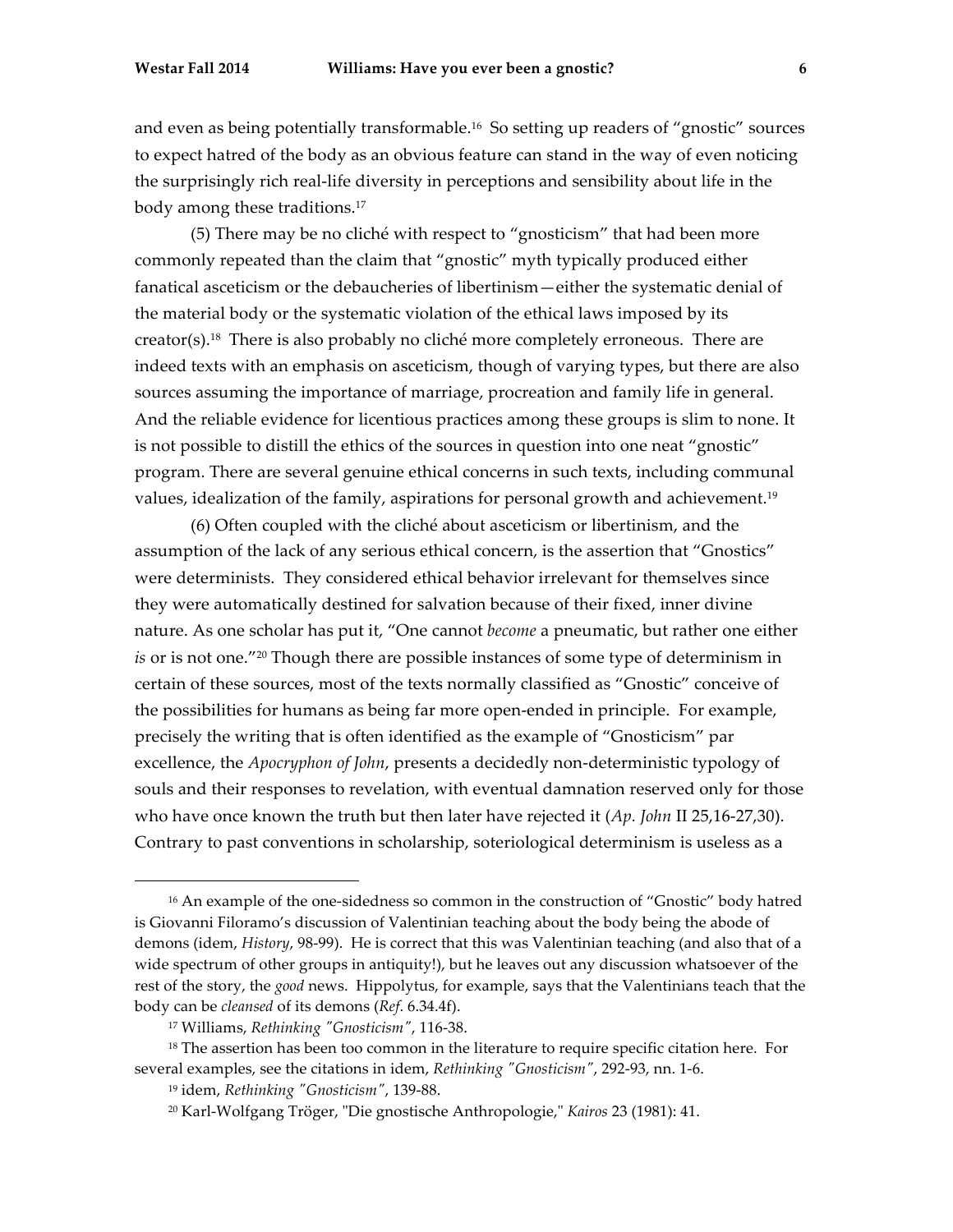defining characteristic for the writings usually categorized as "Gnostic." Not all of them, and probably not even very many of them, actually share this feature.<sup>21</sup>

In the next-to-last chapter of *Rethinking "Gnosticism,"* I touched on the famously difficult debates about "gnostic origins." It is fair to say that I did not solve the problem so much as to suggest that many of its difficulties derived from viewing it as a *single* problem. That is, if one is imagining "gnosticism" as a single ("parasitic"!) organism, then you end up seeking to trace the origin of its genome. But if there is no single organism, and many of its alleged DNA base pairs are not there in the first place, then you do have a problem. I suggested that the various phenomena usually lumped under the category "gnosticism" probably derive from multiple origins, multiple innovations. We might do better by breaking down the task: how to account for the origins of Valentinian speculations, for example? At least we know there was a Valentinus, and we know the names of some historical figures at least associated by others with his name (Ptolemy, Heracleon, Theodotus, Marcus, etc.) whose teachings share some distinctive overlapping features.

And in the final chapter, I developed some of the implications of my work on scribal hands in Nag Hammadi manuscripts into hypotheses about the rationales for composition of individual codices.22 The details in that chapter cannot be summarized here given the space limitations, but I will cite my overall observations that the producers of at least most of the Nag Hammadi books

seem to have been persons (1) who accepted the biblical demiurgical proposition that the cosmos was not created as a result of the initiative of the highest  $God<sup>23</sup>$ (2) who were intensely interested in speculation about the true nature of divinity and the supra-cosmic realms, (3) who were focused on the soul's eventual transcendence of the created order and on patterns of spirituality that would contribute to this goal, and (4) who saw nothing un-Christian in these views.24

<sup>21</sup> Williams, *Rethinking "Gnosticism"*, 189-212.

<sup>22</sup> idem, *Rethinking "Gnosticism"*, 235-66. This chapter developed material from an earlier paper published as: Michael A. Williams, "Interpreting the Nag Hammadi Library as 'Collection(s)' in the History of 'Gnosticism(s)'," in *Les textes de Nag Hammadi et le problème de leur classification: Actes du colloque tenu à Québec du 15 au 19 septembre 1993* (ed. Louis Painchaud and Anne Pasquier; Québec, Louvain and Paris: Les presses de l'Université Laval and Éditions Peeters, 1995).

<sup>23</sup> Today I would word this first point more cautiously and introduce an important caveat: Whether the  $4<sup>th</sup>$  (or 5<sup>th</sup>?) century CE producers of the codices were attentive to the fact or not, several of the demiurgical texts in the Nag Hammadi books do *effectively* trace initiative for the creation of the cosmos to the highest God (e.g., by reassuring that everything took place in accordance with the will of God).

<sup>24</sup> Williams, *Rethinking "Gnosticism"*, 261-62.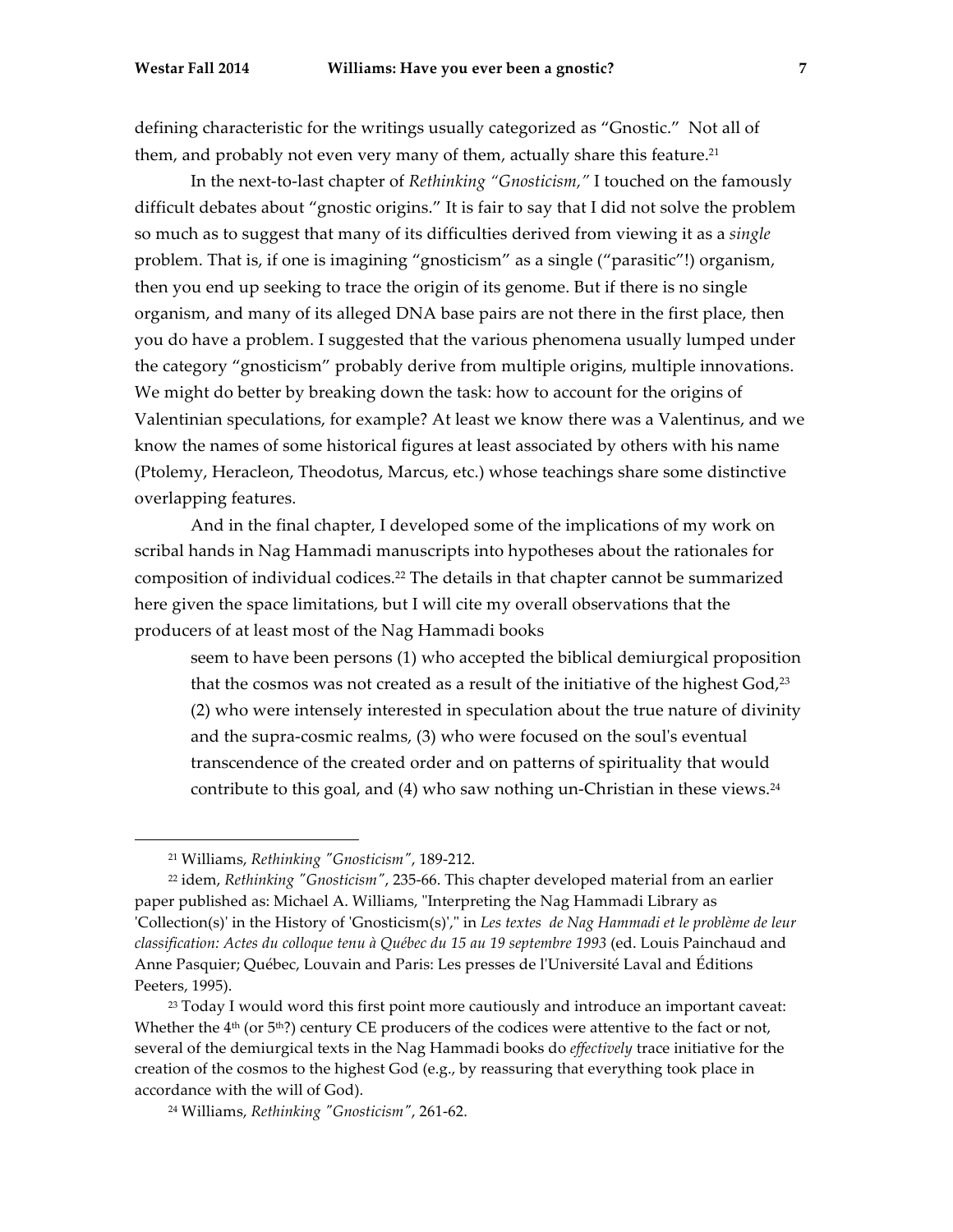Here I was invoking the admittedly somewhat awkward term "biblical demiurgical" to describe a specific feature rather than a sect. I argued in the book that perhaps we would do better not to use the terms "gnostic" or "gnosticism" as though we were indicating a commonly agreed-upon religion or religious type, since (1) there has not in fact been any common agreement on the definition of "gnostic"/"gnosticism"; (2) these labels have been used so diversely that confusion has gathered on them like tar on boots; and (3) too many past attempts at clarity in definition have incorporated clichés such as the ones mentioned above which I had discussed in the central chapters of the book. Given this situation, tag a text as "gnostic" and the likelihood that it will be misunderstood is immediately elevated.

Thus, I was not suggesting simply a new name for the same thing, but rather a new analytical approach that takes more seriously multiple movements and innovators. One can continue to make progress in mapping specific individual movements and traditions that fall into recognizable clusters due to their use of specific sets of mythemes and doctrinal and ritual jargon (e.g., "Valentinian" traditions, or the cluster of sources that some scholars call "Sethian"). One can also employ a specific feature such as "demiurgy," but without front-loading it with an assortment of expectations. Instead, we can observe that a variety of figures and movements have held to demiurgical cosmologies, and can explore the variety of factors accounting for this and possible implications for other doctrines, communal formation, ritual performance, social engagement, and so forth.

Karen King's *What is Gnosticism?* appeared a few years after my *Rethinking*, <sup>25</sup> and the two have often come to be cited together. Over the years I had been involved in several conference projects or committees in which Karen was also member or leader, and we had shared ideas and I had benefited from her work. Her book voiced fundamental views that at many points overlapped with my own, but her overall approach was quite different. I had been focused primarily on how typological definitions of "gnosticism" had come to be impediments too often blocking recognition of the actual content in original sources. I think Karen agreed with those arguments, but her main focus was different, aimed at the history of how modern scholarship *constructed* those obstacles—how it had constructed "gnosticism."

Therefore our two studies are in many respects complementary, though Karen expressed some dissatisfaction with my conclusions. From her point of view I had climbed out of a pit only to slide back down on another side. She felt I was merely

<sup>25</sup> Karen L. King, *What is Gnosticism?* (Cambridge, MA; London: The Belknap Press of Harvard University Press, 2003).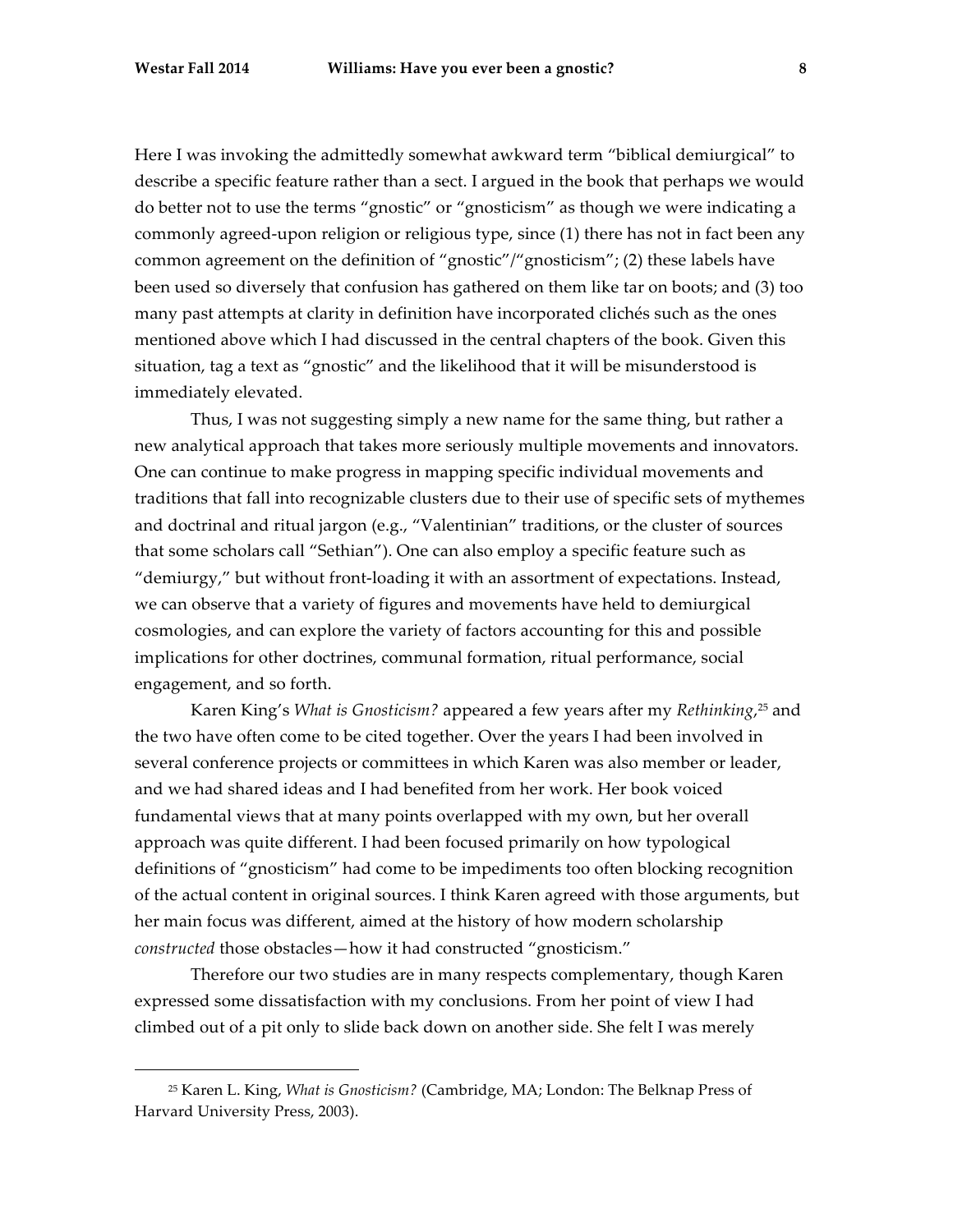"jettisoning the term 'Gnosticism' and replacing it with 'biblical demiurgical,' a designation that would, nonetheless, still 'classify most of the same myths together for study and comparison.'"26 Though she stated that my goal was laudable, in the end I was only privileging "one mythic element over all others as the determinant characteristic," and that in justifying this choice on the basis of the importance of demiurgy as a catalyst of controversy in late antiquity I was still taking my lead "from the polemicists about which features are most important to focus on in reading these texts."27 This is an important and appropriate caution, but I have always felt that it missed my point. Or it could be the case that on this point we do have different views; I confess that it was hard for me to tell. For I was suggesting a heuristic classification that might help explore and appreciate variety, not a new name for some rigidly defined heresiological box. And Karen herself seems to be looking at a similar roadmap when she says that:

the most important problems arising from typological method have less to do with the improper application of the method than with its ahistoricizing, essentializing, homogenizing effects. Trying to fine-tune application will not resolve these difficulties. This means, not that we should dispense with typologies altogether, but rather that their purposes and positionalities need to be clearly articulated and their provisionality recognized.<sup>28</sup>

I thought I had been suggesting much the same. It could have been that in addition to the level of importance I accorded to demiurgical cosmology as a provisional classification she was also disappointed with my characterization of demiurgical speculations as failed new religious movements. I did not intend this as some sort of triumphalism but rather as an observation about numerical outcomes, and perhaps predictable ones in sociological terms.29 Central to the Karen's argument is the completely legitimate observation that modern constructions of "gnosticism" are heir to ancient constructions of "heresy." But she argues that my suggestion of grouping demiurgical sources for comparison only repeats the mistake, because the "study of the materials continues to be governed by the traditional approach, established by the polemicists and reinscribed into scholarly study."30 Here we may simply disagree.

<sup>26</sup> idem, *What is Gnosticism?*, 168. The last part quotes wording from *Rethinking "Gnosticism,"* 265.

<sup>27</sup> idem, *What is Gnosticism?*, 215.

<sup>28</sup> idem, *What is Gnosticism?*, 227.

<sup>29</sup> Williams, *Rethinking "Gnosticism"*, 236-41, and cf. 103-13. Here I was drawing on theory elaborated by sociologist Rodney Stark and his various collaborators.

<sup>30</sup> King, *What is Gnosticism?*, 216.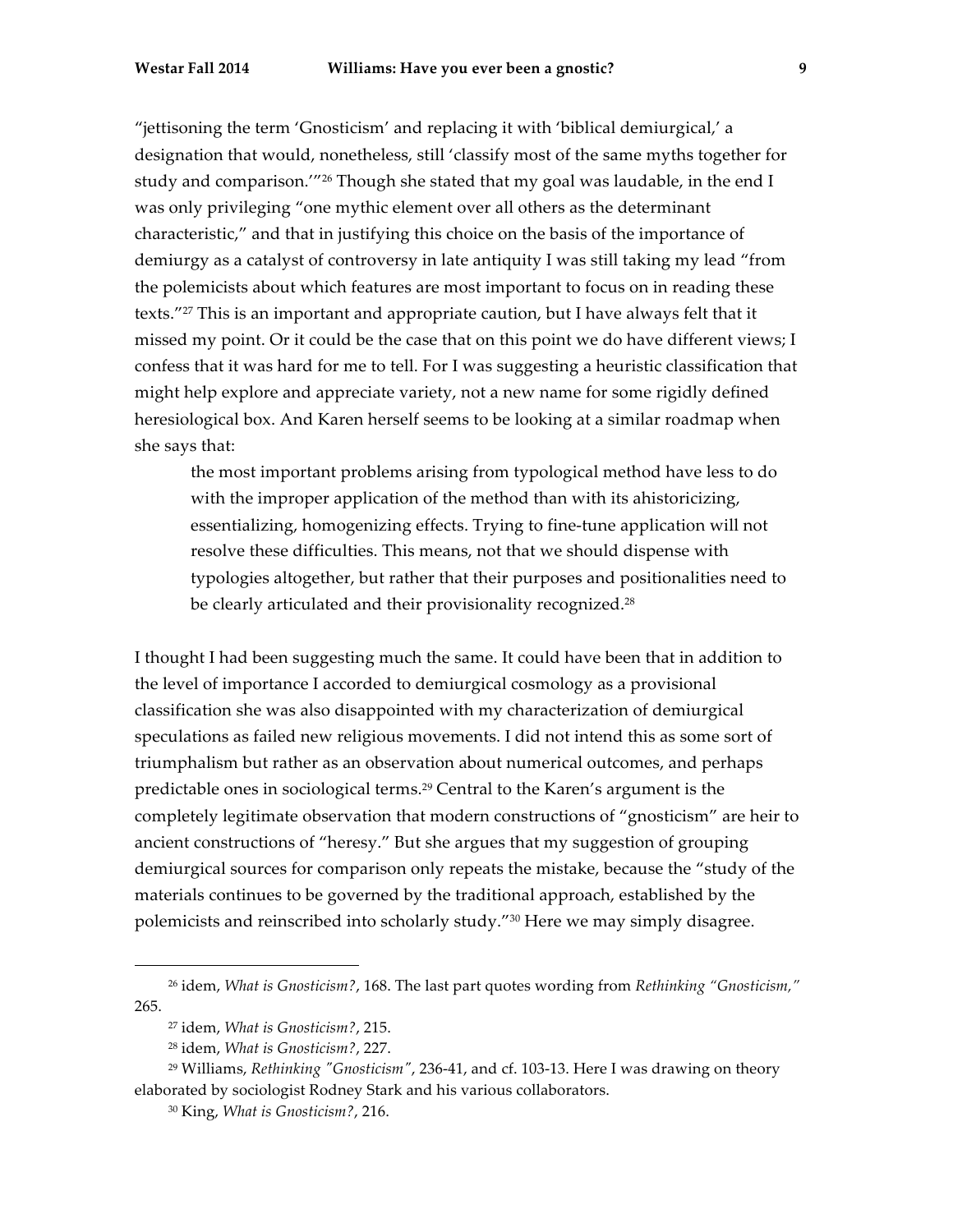<u>.</u>

Comparing and contrasting varieties of chiliastic eschatology, for example, might privilege for the purposes of analysis something cherished by Irenaeus of Lyons but later attacked by Dionysius of Alexandria. However, such a study would not necessarily traduce either bishop. I am suggesting that we approach demiurgical myths in the same manner.

I turn now to the still different approach proposed by Bentley Layton and David Brakke. Layton's important 1995 article, delineating a new model for defining the "gnostics," was published too late for me to take into account when I was writing *Rethinking "Gnosticism,"31* but I did have occasion to discuss his approach in a later article.32 Layton proposed restricting the term "gnostic" to a specific historical "school of thought" rather than a kind of doctrine. He suggested that the place to start was by labeling "gnostics" those who *called themselves* this, and given my own final words in *The Immovable Race* (quoted above), Layton's approach would in theory have held obvious attraction for me. Layton's argument was reprised, updated and very significantly developed fifteen years later in the excellent book by David Brakke.33 If the conventional practice in scholarship had always been to use "gnostics" as Layton and Brakke apply the term, I assume that I still would have written some book in the 1990s, but it would not have been *Rethinking "Gnosticism."*<sup>34</sup> As was true with Karen King's book, here I cannot do full justice to these works by Layton and Brakke but can only comment on my general stance toward their fundamental theses, granting most attention to David's volume.

As I mentioned, both scholars argue that we should begin with *gnostikos* as a *self*designation. Everyone recognizes that some people did use this term self-referentially. The most extensive example is Clement of Alexandria and his notion of the ideal "gnostic." But there are a few places where heresiologists, including Clement, explicitly claim that certain people called themselves *gnostikos*. <sup>35</sup> The stated method followed by

<sup>31</sup> Bentley Layton, "Prolegomena to the Study of Ancient Gnosticism," in *The Social World of the First Christians: Essays in Honor of Wayne A. Meeks* (ed. L. Michael White and O. Larry Yarbrough; Minneapolis: Fortress Press, 1995).

<sup>32</sup> Williams, "Was There a Gnostic Religion?," 172-76.

<sup>&</sup>lt;sup>33</sup> David Brakke, *The Gnostics: Myth, Ritual, and Diversity in Early Christianity (Cambridge,* MA and London: Harvard University Press, 2010). I wrote a review Brakke's book in *Journal of Early Christian Studies* 19,3 (2011): 479-80, and a few of my comments here draw on elements in that review.

<sup>34</sup> I acknowledged this in Williams, "Was There a Gnostic Religion?," 74-75.

<sup>35</sup> Cf. Williams, *Rethinking "Gnosticism"*, 33-41; e.g., Prodicus (according to Clement of Alexandria, Strom. 3.30.1); followers of Marcellina (Irenaeus, *Haer*. 1.25.6); Naassenes, according to Hippolytus (or whoever was author of this anonymous work), *Haer*. 5.2; 5.6.4; 5.8.29; 5.11.1 (but in *Haer*. 5.9.22, these Naassenes are said to have called themselves "the only true Christians").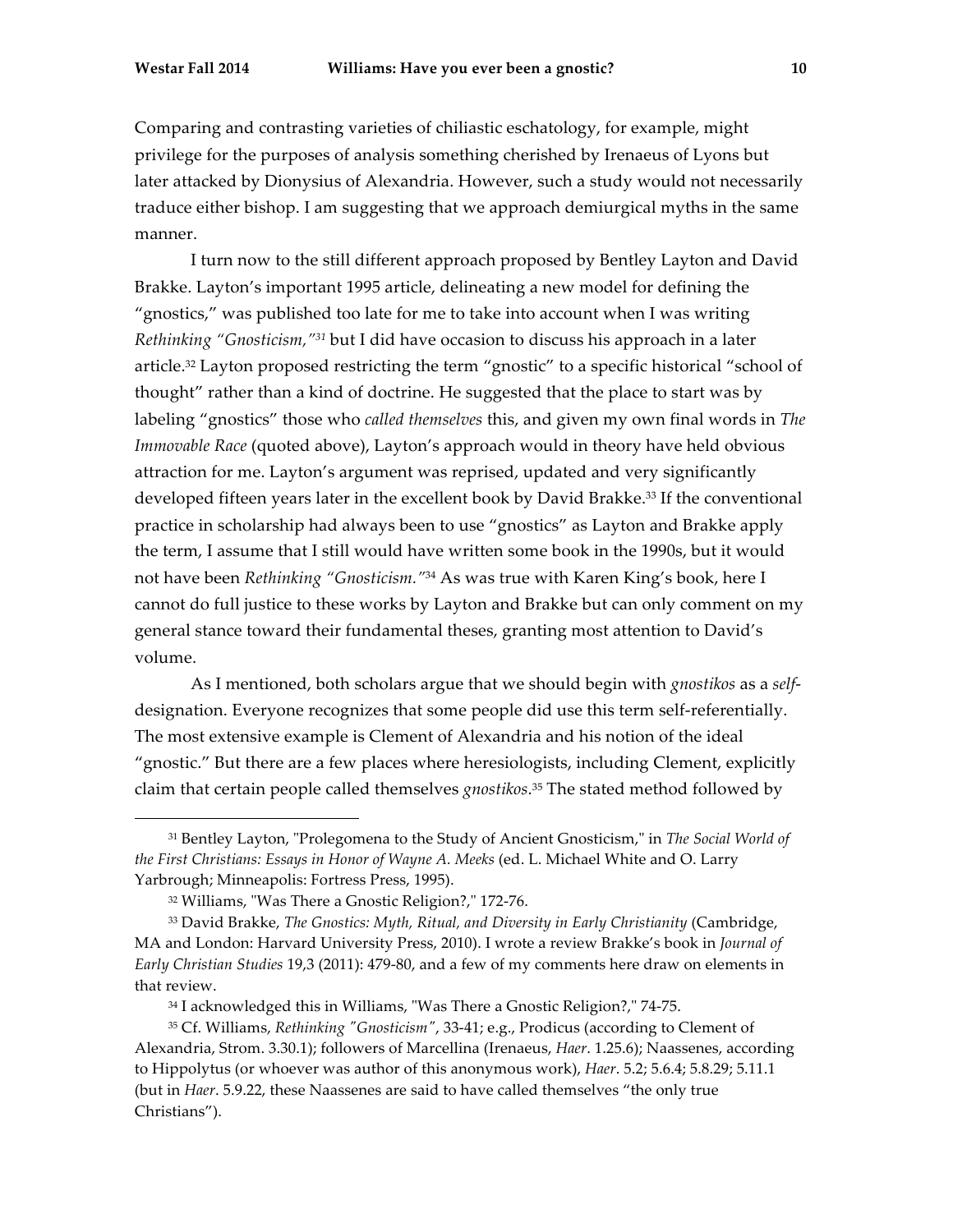Layton and Brakke is to begin with a group that used this self-designation, establish its fundamental profile, and then use that profile to identify other sources belonging to the group. As David puts it, "the 'Gnostics' (and perhaps, if we dare, 'Gnosticism') can be retrieved as a social category, one that corresponds to a group that recognized itself as such—and was so recognized by others."36 Their point of departure is Irenaeus's claim in *Haer*. 1.11.1 that Valentinus had taken his model for the principles of his own school (διδασκαλείου) from τῆς λεγοµένης γνωστικῆς αἱρέσεως, which Layton and Brakke prefer to translate as "the Gnostic school of thought." This is a crucial passage for them, and they connect it with the reference in *Haer*. 1.29 to a *multitudo gnosticorum*, which is followed in 1.29 by the account of a myth that is very similar to the theogony in the first part of the *Apocryphon of John*. David's study was written after the publication in 2006 of the Tchacos *Gospel of Judas*, and, inferring that this writing is likely essentially the same as the "Gospel of Judas" mentioned by Irenaeus in *Haer*. 1.31.1, David then calls upon both *Ap. John* and *Judas* as primary texts constituting the foundation for reconstructing this "Gnostic school of thought."37 The other basic building block in this reconstruction is the famous third century CE reference by Porphyry, disciple of Plotinus, to Christian "sectarians" who were using apocalypses that included titles that we also see for tractates among the Nag Hammadi texts (*Zostrianos*; *Allogenes*). Porphyry then says that it was these people whom Plotinus was attacking in *Ennead* 2.9, to which Porphyry (not Plotinus) gave the title "Against the Gnostics."38 So though Plotinus never actually using the term "gnostic" in that lecture, Porphyry had later concluded that it was the most appropriate designation for those opponents.39

From there David expands the collection of sources assigned to this "Gnostic school of thought" by identifying texts deemed to represent the same basic myth. Though he has updated Layton's original program, he thus follows the same fundamental strategy in reconstructing "the Gnostics." I should point out that he offers a very helpful distinction between "interpretive" or "heuristic" categories (such as

<sup>36</sup> Brakke, *The Gnostics*, 27.

<sup>37</sup> idem, *The Gnostics*, 36-40. On pp. 37-38, he does express some caution about the identification of the Tchacos *Judas* with the Gospel of Judas mentioned by Irenaeus, and he also discusses potential problems with identifying the myth in the Tchacos *Judas* with that in *Ap. John* (38-39). But in the end he considers that the arguments in favor of these identifications are more compelling than the objections.

<sup>38</sup> Porphyry, *Life of Plotinus* 16.

<sup>&</sup>lt;sup>39</sup> It is quite possible, and I think most likely, that when Porphyry applies the term αίρετικοί, "sectarians, heretics," to the opponents (who were also "friends") of Plotinus in the opening words of *Life of Plotinus* 16, he is consciously applying it in the pejorative sense he had heard from Christian heresiologists in third century Rome. His decision to refer to them as "gnostics" might also bear the influence of or even derive from heresiological usage.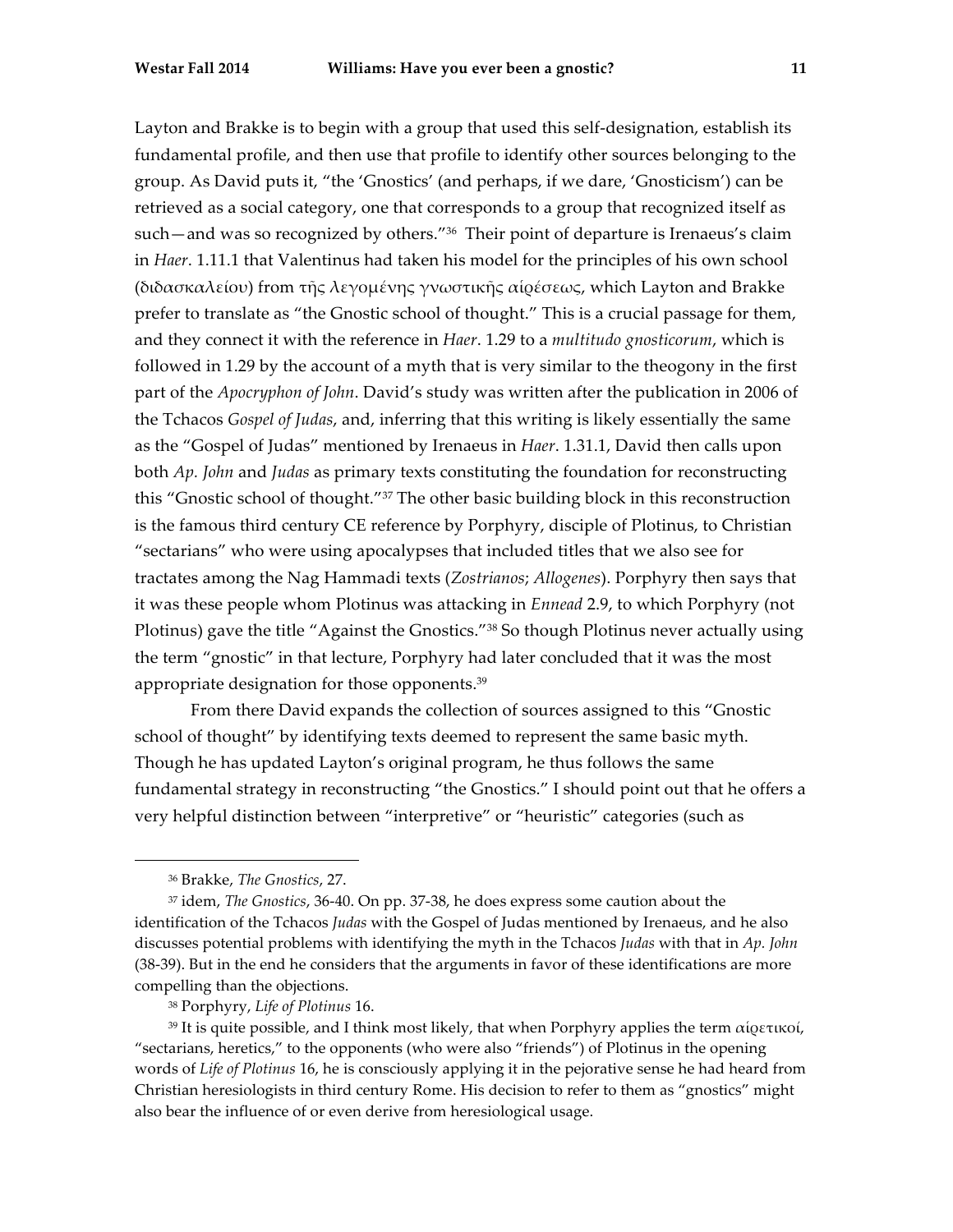"apocalyptic Judaism") that function "as a tool for comparison," and "social" categories, or "how ancient people actually saw and organized themselves." David observes that although a distinction can be made, "in actual fact nearly all the categories that scholars of religion use are a hybrid of these kinds."40 And I generally agree.

The part of the Layton-Brakke approach with which I can identify most comfortably is their classification of sources according to amount of shared specific tradition. By that I mean the grouping of *Ap. John* with not only the mythic tradition Irenaeus opposes in *Haer*. 1.29, but also with other texts that share what seem to be special mythemes that constitute something like a common "story," as David puts it. For example, texts that place importance on the peculiar set of four aeonic luminaries Harmozel, Oroiael, Daueithai, and Eleleth (with some variations in spelling), whom David calls "perhaps the most distinctive characters in Gnostic myth."41 As is well known, most of the sources that Layton and Brakke group by this means into the "Gnostic school of thought" fall into the assemblage that the late Hans-Martin Schenke and others since have referred to as "Sethian." And I argued in *Rethinking "Gnosticism"* that scholars can and should continue research on connections like this among our sources.

On the other hand, one of the stumbling blocks for me about the Layton-Brakke approach has always been their insistence that the grouping they come up with is built firmly on "gnostic" as a self-designation. It seems to me that this remains an unnecessary albatross. And I repeat the objections I have raised before: (1) We have yet to find this self-designation used by devotees in one of the original sources (e.g., from Nag Hammadi) that are assigned to this grouping, and (2) the approach skirts too easily around the stubborn fact that others (e.g., Marcellina; Naassenes; Prodicus) who are *not* included in the reconstructed "Gnostic school of thought" are clearly reported to have referred to themselves as *gnostikoi*. Referring to examples of the latter, David has remarked that "when Irenaeus and Hippolytus say that people 'called themselves' gnostics, this may indicate that the term functions as a secondary claim to perfection rather than as a sectarian self-designation."42 Just so. And I do not see how it is so easy to draw that conclusion for Marcellina and others while not allowing the same possibility when Irenaeus mentions the "*hairesis* called 'gnostic'" (*Haer*. 1.11.1).

Two other recent studies present further quite relevant but also complicating factors that I can only mention briefly here. In 2009, Tuomas Rasimus published a very fine dissertation in which he turned the spotlight on the mythological tradition

<sup>40</sup> Brakke, *The Gnostics*, 16-17.

<sup>41</sup> idem, *The Gnostics*, 55-56.

<sup>42</sup> idem, *The Gnostics*, 49.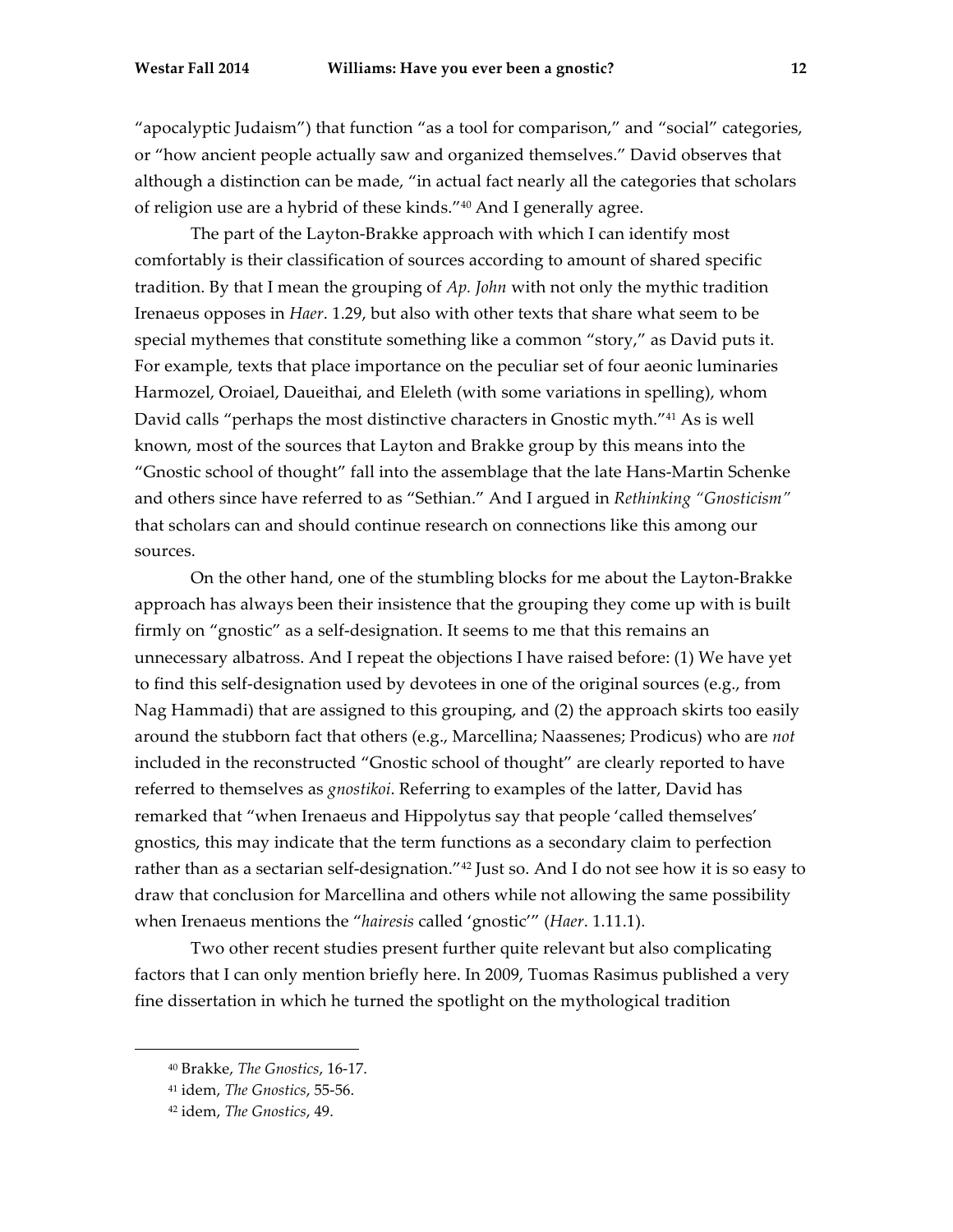described by Irenaeus in *Haer*. 1.30, which, Rasimus argues, represents a distinct and actually older strand to which *Ap. John* was only secondarily related.43 The differences between the mythology reported in *Haer*. 1.30 and that in 1.29 had been acknowledged for generations, and 1.30 matches elements in materials that other heresiologists also described and called "Ophite." Rasimus's new contribution is a fresh systematic analysis that charts correlations of this mythology with several of the Nag Hammadi tractates. According to Raismus, original works more closely related to the myth in *Haer*. 1.30 would include the *Hypostasis of the Archons* (NHC II,4), *On the Origin of the World* (NHC II,5), *Eugnostos the Blessed* (NHC III,3; V,1) , and the *Sophia of Jesus Christ* (NHC III,4; BG 8502,3). Rasimus calls for revisiting the distinctive content in *Haer*. 1.30 with renewed and more systematic attention to its potential significance for understanding related sources like some of those just mentioned. These, he stresses, have suffered relative neglect in the shadow of research more concentrated on texts classified according to a typological model for "Sethian Gnosticism"—which in most respects matches the social category mapped by Layton and Brakke. Rasimus contends that a proper analysis of the "Ophite" material is essential to understanding "Sethianism" itself, and he proposes that these overlapping sets of evidence should be treated as a single "Classic Gnostic" corpus, but one that manifests distinct stages of development. His study includes a variety of sub-theses that cannot be addressed here, but he has made a compelling case, in my view, that this other group of sources should not be granted only short shrift. Brakke himself tightens the ranks of the mythologies mentioned by Irenaeus in *Haer*. 1.29-31, noting Irenaeus mentions "other beliefs of two sets of 'others' (Chapter 30 and 31). Irenaeus appears to indicate that these 'some' and 'others' belong to a single group of 'Gnostics,' although they would hold somewhat different views."44 But only the possible connection of 1.31 with the Tchacos *Judas* receives much comment in Brakke's book. After the work of Rasimus, I do not think one can simply skip over the "story" in 1.30, which is noticeably different from that in 1.29. This would not invalidate Brakke's approach entirely, but it would call for dramatic revision, I think. The Layton-Brakke "Gnostic school of thought" would become a more complex assortment of communities, or at least a tradition capable of accommodating multiple "stories." And if the latter, then are we not turning away from the very criterion (common story) that is the basis for the Layton-Brakke reconstruction?

The second study I want to mention is to be published November 2014. Geoff Smith's Princeton dissertation, *Guilt by Association*, <sup>45</sup> takes a fresh look at the emergence

<sup>43</sup> Tuomas Rasimus, *Paradise Reconsidered in Gnostic Mythmaking: Rethinking Sethianism in Light of the Ophite Evidence* (NHMS 68; Leiden: Brill, 2009).

<sup>44</sup> Brakke, *The Gnostics*, 36.

<sup>45</sup> Smith, *Guilt by Association*.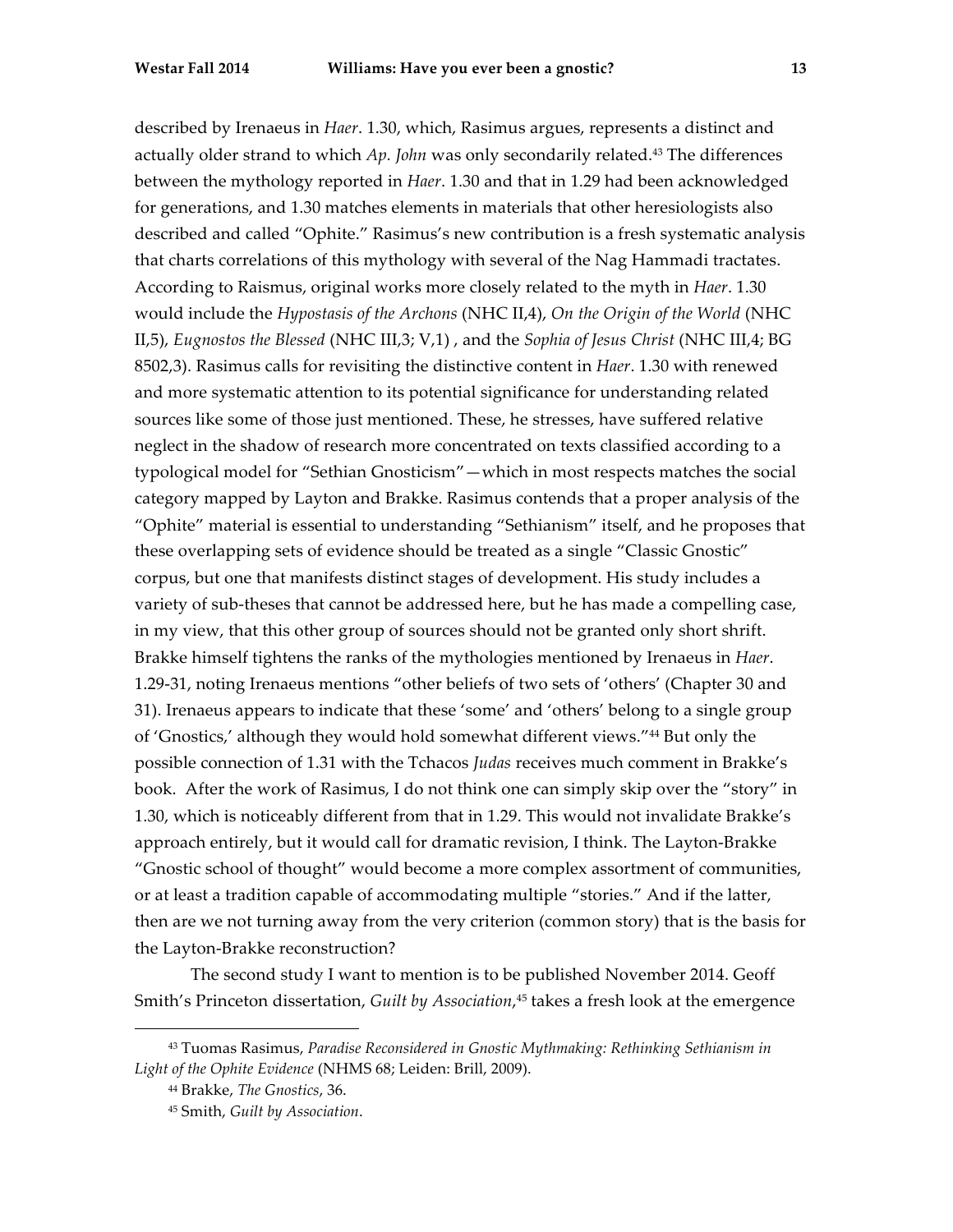of the heresy catalogue as a "literary technology" for recasting rivals by organizing "otherwise unaffiliated teachers into coherent intellectual, social, and scholastic communities that are established and sustained by demonic powers."46 That ancient Christian heresiologists were engaged in creating a heinous and alien image of opponents and portraying them as stemming from a common root of error is not in itself a new idea. But Smith's analysis is the first to provide such a systematic focus on the earliest stages in the emergence of the Christian heresy catalogue as a genre and a nuanced explanation of its unique and decisive role. A central piece of evidence in Smith's analysis is the famous reference in Justin Martyr's *First Apology* (26.8) to a "Syntagma" or "Catalogue against All the Heresies that Have Arisen." This lost writing has conventionally been understood as something like the original prototype for the Christian heresiological catalogue, a prototype expanded by Irenaeus in his "Refutation and Overthrow of Knowledge Falsely So-Called," which itself then set the model for heresiologies to come. Smith's analysis offers new perspectives on the social and literary matrix and earliest uses of the *Syntagma*.

I cannot do justice to the structure and content of Smith's entire argument, but will mention only its implications for this present discussion. In his final chapter Smith turns to the adaptation of the *Syntagma* by Irenaeus of Lyons—or more accurately, Irenaeus's adaptation of an updated version of the *Syntagma*, since Smith thinks it very possible that the *Syntagma* had undergone revisions since the version mentioned by Justin (a general idea first suggested by Adolf von Harnack). Smith thinks that the version available to Irenaeus still did not include Valentinus and the teachers in his tradition. It was Irenaeus's project to make clear that Valentinus and Valentinian teachers *should* be added to the blacklist. Smith's argument is that Irenaeus has invented the "school called 'Gnostic'" (*Haer*. 1.11.1), by collectively identifying *all* of the heretics in the updated *Syntagma* as this school. Now this thesis stands in significant tension with the Layton-Brakke theory that the "school called 'Gnostic'" refers to one specific historical sect or tradition (aka, by other scholars, "Sethian"). Smith argues that his approach makes much better sense of the collectivity of Irenaeus's uses of the term *gnostikos*. Most scholars who see in *Haer*. 1.11.1 and 1.29.1 a reference to a particular sect/school, have (like Layton and Brakke) nevertheless had to make room for a second, broader sense in which Irenaeus applied the term *gnostikos*, sometimes applying it to other "heretical" groups. Smith proposes to eliminate the need for assuming a sort of sloppiness in Irenaeus's language, and contends that the bishop has very intentionally

<sup>46</sup> At this writing I still have access to Smith's book only in manuscript, since the published version has not yet appeared, so I do not have the page numbers for quotations from the book itself.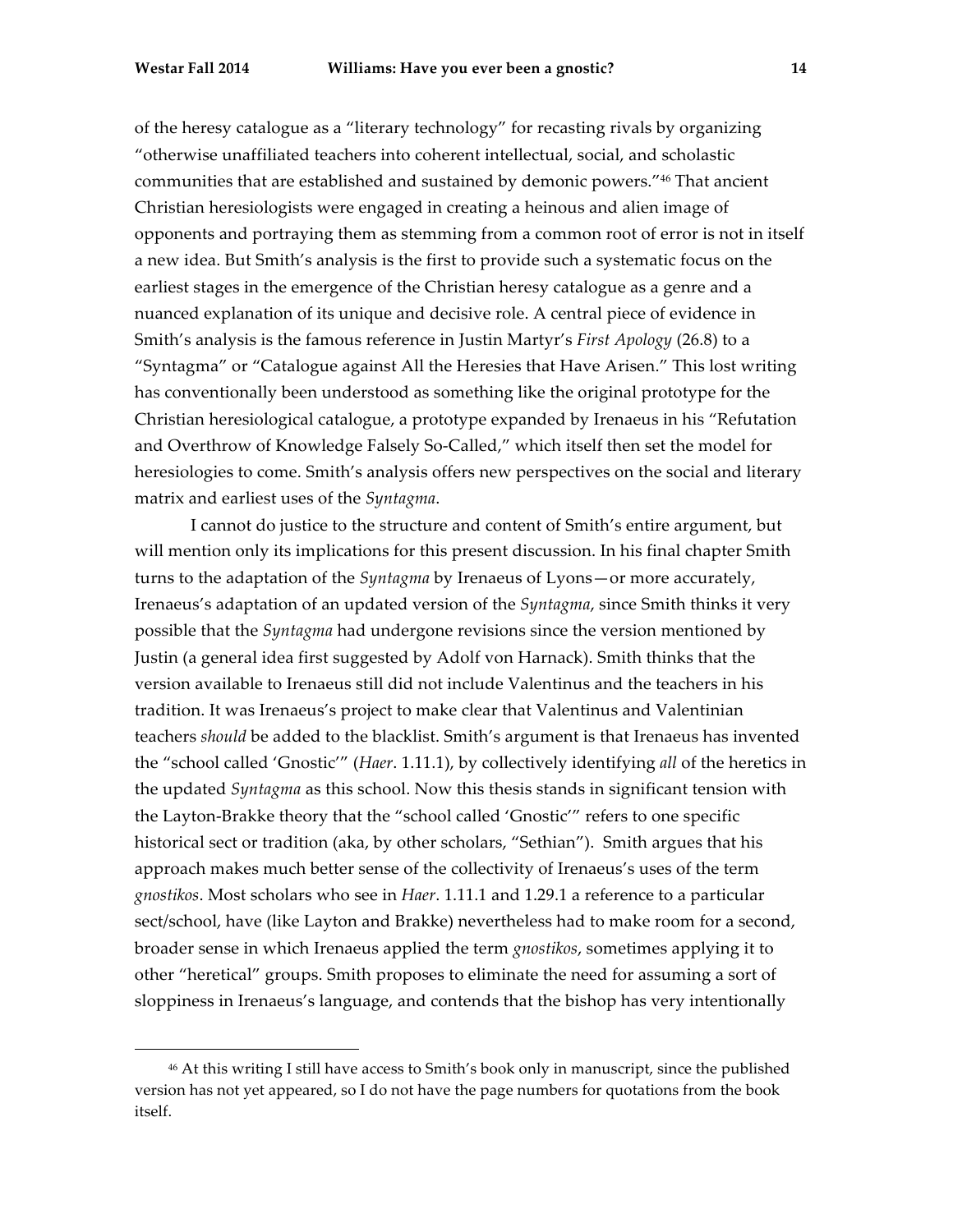*constructed* a "gnostic" school out of the list of names in the *Syntagma*, and then has depicted the Valentinian "school" as only another successor in the same lineage. "Irenaeus draws together two powerful oppositional strategies: the association of misguided knowledge with false teaching, a strategy pioneered by the author of the Pastoral Epistles, and the consolidation of a number of distinct opponents into one single school, a strategy found in sectarian medical polemics." I will say that, for me, a lot of inconvenient oddities or apparent sloppiness in Irenaeus's use of the *gnostikos* terminology suddenly seemed resolved. I was struck by the economy of Smith's theory on this point. Whether scholars agree with Smith's conclusions or not, he has laid out a case that will have to be taken very seriously.

The Layton-Brakke delineation of "the Gnostics" has going for it at least its clarity: They are referring to one historical social group represented by a specific set of texts, and I have always thought that to be the strongest feature of their approach. Some kind of tradition-historical relationship surely does exist among at least most of the sources they identify. However, the necessity of anchoring all this to a "Gnostic school of thought" that is not simply a grouping invented by Irenaeus is in my mind now even more questionable.

I do want to point out that Karen King, David Brakke and I (as well as others) are agreed on something very important. All three of us in different ways have advocated the eschewing of some of the reigning conventional stereotypes about "gnostics"/"gnosticism." Like both King and myself, Brakke wishes to avoid constructing "gnosticism" on the basis of "attitudes," etc.<sup>47</sup> And in recent work I suppose I have become even more preoccupied with pursuing questions along these lines. I have been especially interested in implications of heterodox cosmologies for social behavior, and particularly in everyday life. This is an evolution of certain aspects of the research in *Rethinking*.

The long history of repetition of clichés about "gnostic world-rejection," "anticosmism," "hatred of the world," "escape from the world," and so forth, has left deep scars in the discourse about such texts. My impression is that one encounters such clichés somewhat less often these days, but one still does encounter them. I would suggest that whatever shape the way forward will take, we will need to get beyond this in order to understand the significance of demiurgical myth-making as a feature among early Christian societies. Not wishing to extend unduly the length of this paper, allow

<sup>47</sup> E.g., Brakke, *The Gnostics*, 41-42, 44.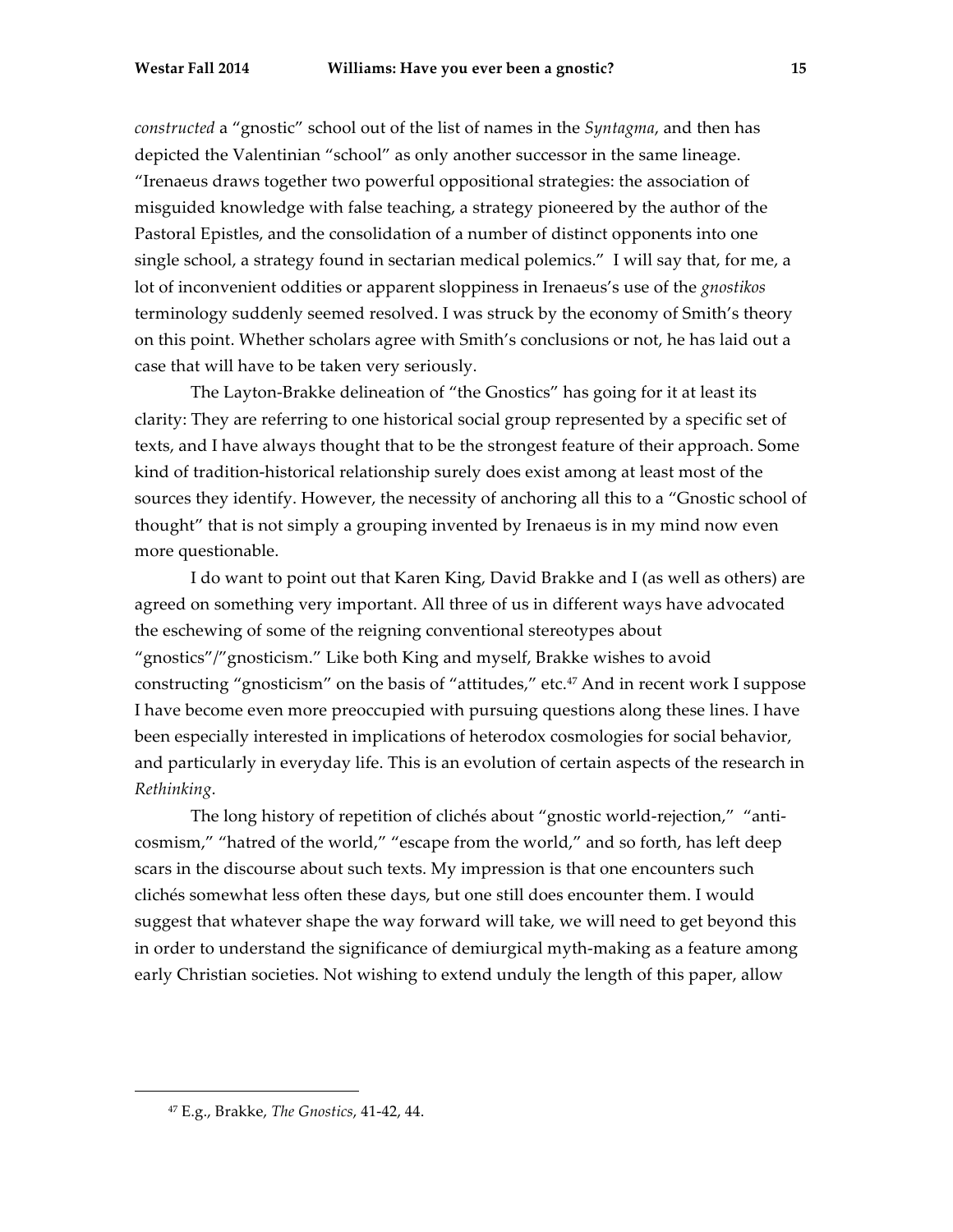me to provide only a few final observations on which I have elaborated in recent articles: 48

That demiurgical myths are "world-denying" is a Weberian-type characterization that initially appears only logical, but I have become even more convinced than I was in 1996 that uses of this sort of characterization have led to deep misunderstanding. Something was indeed being denied or rejected in demiurgical myths, but it was most of all essentially the same *moral* evil attacked by other Christians (and Jews and many others) of the era. When we read myths in which the figures who in the end do the actual fashioning of the material cosmos and material humans are not the true God but lower entities (sometimes even rather nasty fellows), we might infer that producers and devotees of such texts could never have enjoyed a single day in their lives; could never have appreciated any beauty in nature; must have despised everything about the natural world in which they lived day to day; must have been obsessed only with poisonous reptiles or vicious carnivores, destructive storms, earthquakes, and so forth. However, when one looks in their writings for these kinds of complaints about the natural environment itself, they are virtually absent. No doubt they saw such "imperfections," but so did everyone.

When you look through the pages of Irenaeus's attacks on his opponents, it is striking how little is mentioned about what we would call the natural world. The debate is elsewhere: over theology, over whether the teachings of Valentinians or Marcionites, for example, counted as belief in the one true God. There certainly were debates about creator(s) and creation, about how the cosmos came into being. But one hears no voices gushing about how the cosmos is a wonderful, flawless material paradise, but also no great moans about the ugliness of the material cosmos or all of its unbearable physical dangers and imperfections. What you *do* hear a lot of, and from *all* sides, is the necessity to resist *moral* evil in the world. And for that, there was something to be done—indeed something had been done, was being done, would be more fully done. Not the complete elimination of moral evil from everyday experience—that would surely have been viewed as a ludicrous assertion by most everyone. Rather, there had been revelations (in gospels; apostolic letters and traditions; apocalypses; preaching, etc.) about new power. Divine power had decisively thwarted evil and would completely annihilate it by-and-

<sup>48</sup> I have elaborated on some of the following in: Michael A. Williams, "A Life Full of Meaning and Purpose: Demiurgical Myths and Social Implications," in *Beyond the Gnostic Gospels: Studies Building on the Work of Elaine Pagels* (ed. Eduard Iricinschi, et al.; STAC 82; Tübingen: Mohr Siebeck, 2014); idem, "Life and Happiness in the 'Platonic Underworld'," in *Gnosticism, Platonism and the Late Ancient World: Essays in Honour of John D. Turner* (ed. Kevin Corrigan, et al.; NHMS 82; Leiden: Brill, 2013); and idem, "Irenaeus and Opponents on Creator, Creation and the Apostle," in *Irenaeus & Paul* (ed. Todd D. Still and David E. Wilhite, forthcoming).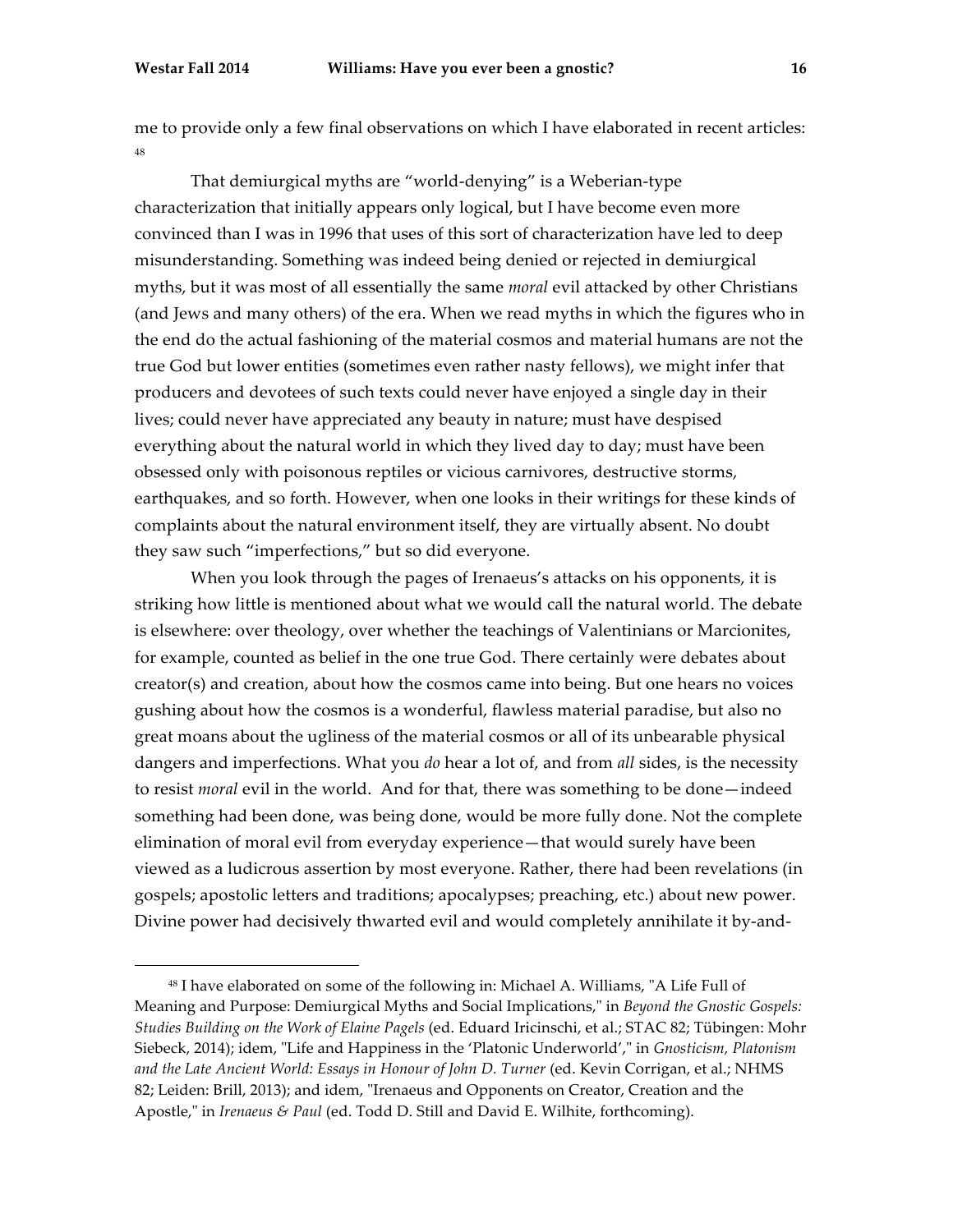by. I do not see that demiurgical myths in general were any less optimistic about this than Paul, Irenaeus, or many others. Their myths for *explaining* all this simply differed.

In brief summaries of "the gnostic worldview" one so commonly finds the assertion that "gnostics" considered the world to be a "prison," and their all-consuming thoughts were about "escape." However, as most everyone knows this is a familiar metaphor found in Plato and picked up by many others.49 Take only one example, possibly one that is rather unexpected: Over centuries, in any given year at Passover (Easter) time, many Christians in Sardis, Egypt and elsewhere<sup>50</sup> might have heard, in languages from Greek to Coptic to Latin, to Georgian, to Syriac, the reading of a famous 2<sup>nd</sup> century CE homily on the Pascha by Melito of Sardis. At one moment in this lengthy melodramatic performance text, congregations will have been reminded that in Eden the first human, like a clod of earth capable of receiving either good or bad seed, "received the hostile and greedy Advisor" and disobeyed the command of God. As a result, the human "was thrown out into this world, as into a prison for the condemned" (ἐξεβλήθη γοῦν εἰς τοῦτον τὸν κόσμον ὡς εἰς δεσμωτήριον καταδίκων).<sup>51</sup> On this passage, one scholar in an important edition and translation remarks that though others had suggested that behind this language is Platonic influence, the "idea of earth as prison corresponds to the Egyptian bondage of Jewish Passover tradition (Deut. 26:5-6)" and rather than Platonic influence "Melito is more probably interpreting Rom. 5:12-6:14 . . . on the consequence of Adam's sin."52 This is a plausible inference, but how often do we find scholars saying that Melito understood the cosmos to be a prison?

And the constant repetition of the conventional wisdom that "gnostics" thought of the world as prison, despised life in the cosmos, longed only for escape, and so on, gets in the way of one of the most debated issues surrounding such texts: the *origins* of demiurgical myth-making. Where did it come from? As long as we look at these texts and hear only some freakish level of pessimism about life, then we are naturally going to be flummoxed about such a "sudden emergence of a marked 'darkening' of the view of the world  $\dots$  for which there are virtually no contemporary parallels."<sup>53</sup> As I have stated recently, "If we do not jump to the conclusion in the first place that these cosmologies confront us with such a radical and unparalleled pessimism about the

<sup>49</sup> E.g., Plato, *Phaedo* 62b; *Cratylus* 400c; Philo, Conf. 177; Clement of Alexandria, *Strom*. 7.62; cf. Williams, *Rethinking "Gnosticism"*, 116-24.

<sup>50</sup> For a summary of manuscript witnesses, see, e.g., Stuart George Hall, ed., *Melito of Sardis: On Pascha and Fragments* (Oxford: Clarendon, 1979), xlv-xlvi.

<sup>51</sup> Melito, *Homily on the Pasch* 48.

<sup>52</sup> Hall, ed., *Melito of Sardis*, 25, n. 15.

<sup>53</sup> Christoph Markschies, *Gnosis: An Introduction* (trans. John Bowden; London and New York: T. & T. Clark, 2003), 83.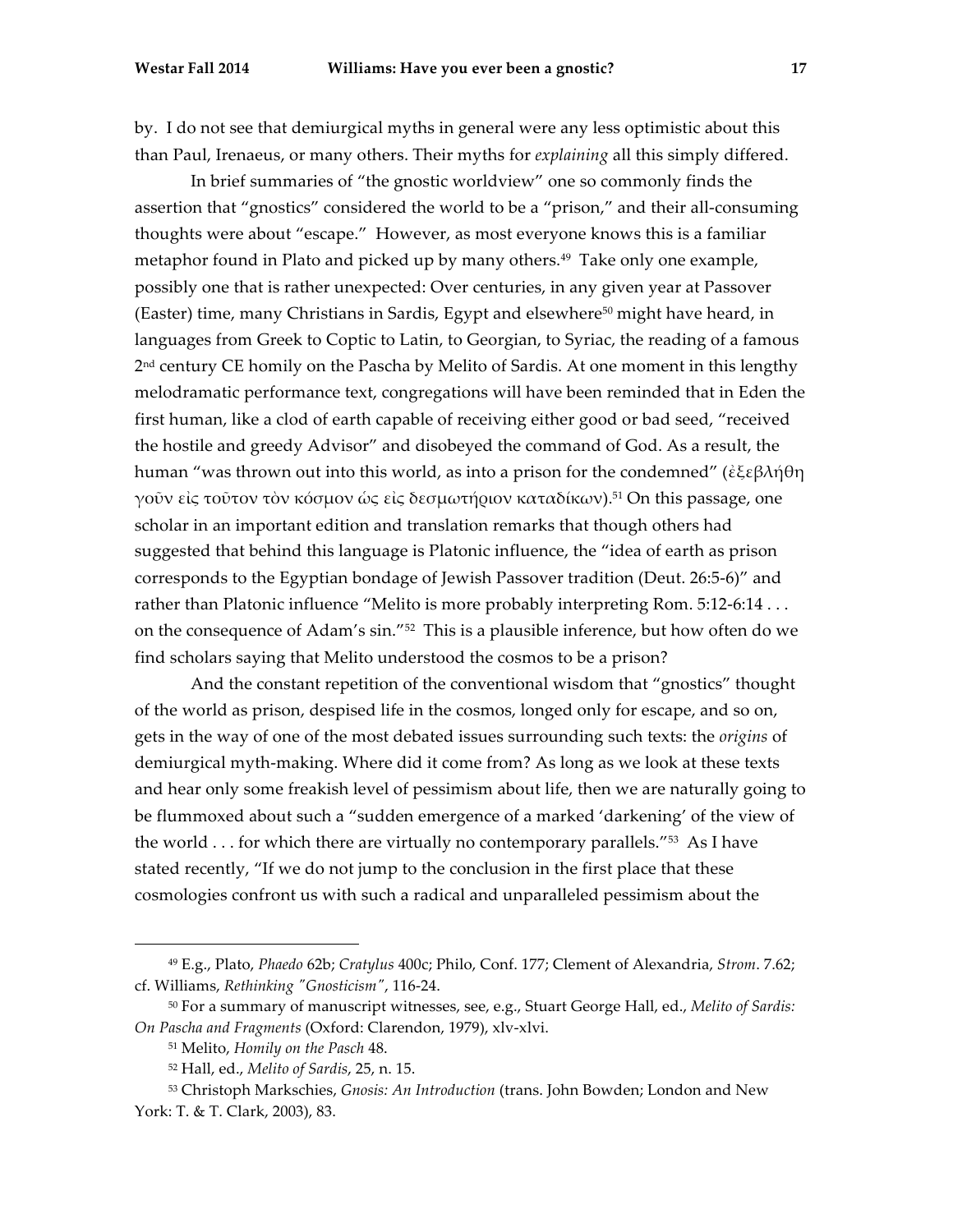world and a disregard for life in the world, then it is not some sudden and radical pessimism about life in the world that needs explaining." Instead, what "does need more discussion and analysis is how men and women writing and reading such texts were apparently able to accommodate themselves quite well in a world built by lesser gods, and to find in these cosmologies affirmation for a wide spectrum of life-styles and patterns of social engagement."54

My thanks for your patience, and I look forward to discussing these thoughts and those of colleagues when we convene in San Diego!

<sup>54</sup> Williams, "Life and Happiness," 59.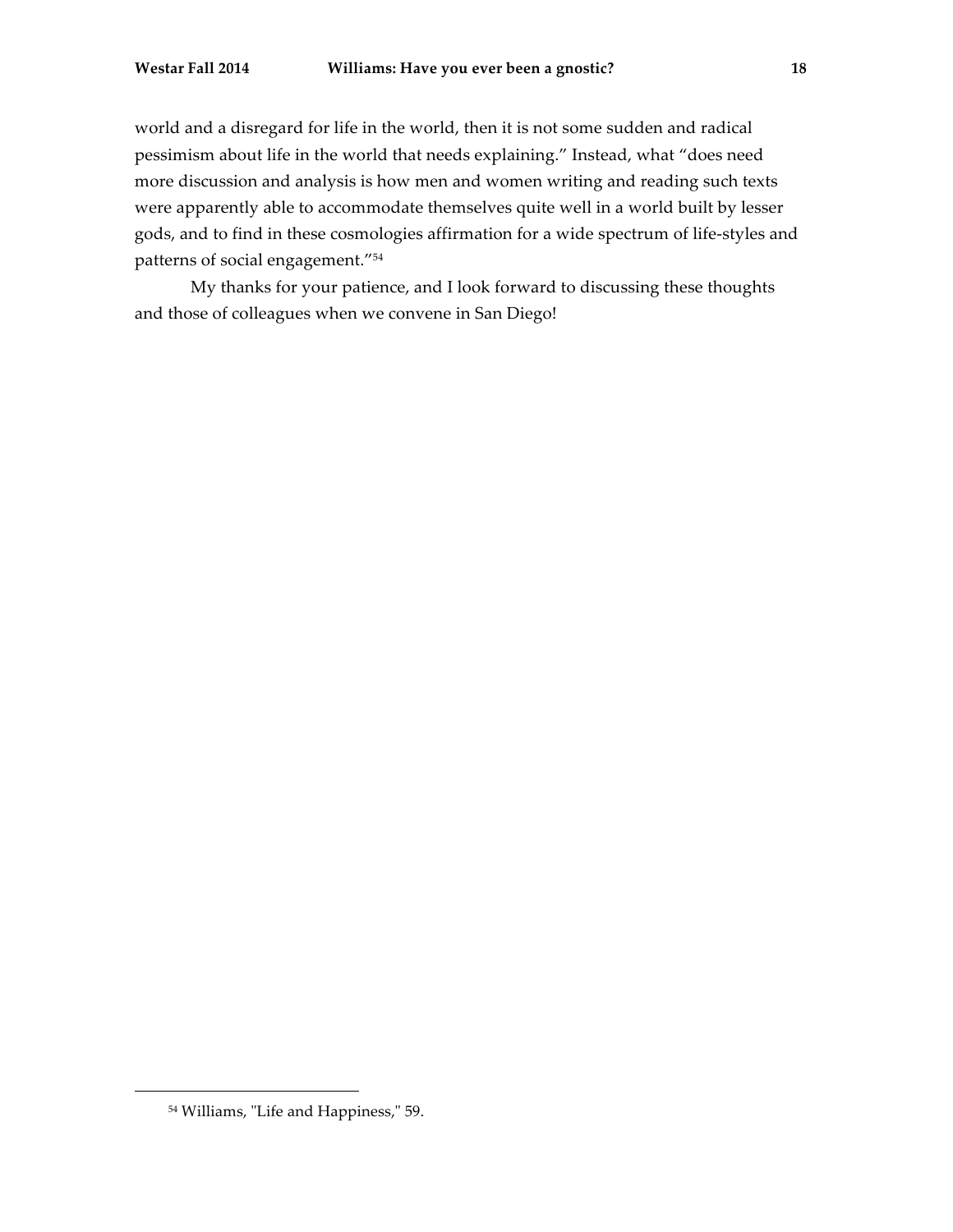## **Bibliography**

- Brakke, David. *The Gnostics: Myth, Ritual, and Diversity in Early Christianity.* Cambridge, MA and London: Harvard University Press, 2010.
- Couliano [Culianu], Ioan P. *The Tree of Gnosis: Gnostic Mythology from Early Christianity to Modern Nihilism.* Translated by H. S. Wiesner. San Francisco: HarperCollins, 1992.

Filoramo, Giovanni. *A History of Gnosticism.* Translated by Anthony Alcock. Oxford: Basil Blackwell, 1990.

- Hall, Stuart George, ed. *Melito of Sardis: On Pascha and Fragments*. Oxford Early Christian Texts. Oxford: Clarendon, 1979.
- Jonas, Hans. *Gnosis und spätantiker Geist. Teil I: Die mythologische Gnosis.* 3rd ed. Forschungen zur Religion und Literatur des Alten und Neuen Testaments Neue Folge, 51. Göttingen: Vandehoeck & Ruprecht, [1934] 1964.
- ------. *The Gnostic Religion: The Message of the Alien God and the Beginnings of Christianity.* 2d ed. Boston: Beacon Press, 1963.
- King, Karen L. *What is Gnosticism?* Cambridge, MA; London: The Belknap Press of Harvard University Press, 2003.
- Kippenberg, Hans. "Versuch einer soziologischen Verortung des antiken Gnostizismus." *Numen* 17 (1970): 211-32.
- Layton, Bentley. "Prolegomena to the Study of Ancient Gnosticism." Pages 334-50 in *The Social World of the First Christians: Essays in Honor of Wayne A. Meeks*. Edited by L. Michael White and O. Larry Yarbrough. Minneapolis: Fortress Press, 1995.
- Markschies, Christoph. *Gnosis: An Introduction.* Translated by John Bowden. London and New York: T. & T. Clark, 2003.
- Pearson, Birger A. *Gnosticism, Judaism, and Egyptian Christianity.* Studies in Antiquity and Christianity 5. Minneapolis: Fortress Press, 1990.
- Rasimus, Tuomas. *Paradise Reconsidered in Gnostic Mythmaking: Rethinking Sethianism in Light of the Ophite Evidence.* Nag Hammadi and Manichaean Studies 68. Leiden: Brill, 2009.
- Rudolph, Kurt. *Gnosis: The Nature and History of Gnosticism.* Translated by Robert McLachlan Wilson. San Francisco: Harper & Row, 1983.
- Schottroff, Luise. "Animae naturaliter salvandae: Zum Problem der himmlischen Herkunft des Gnostikers." Pages 65-97 in *Christentum und Gnosis*. Edited by Walther Eltester. Beiheft zur Zeitschrift für die neutestamentliche Wissenschaft. Berlin: Töpelmann, 1969.
- Smith, Geoffrey S. *Guilt by Association: Heresy Catalogues in Early Christianity.* Oxford and New York: Oxford University Press, 2014.
- Stroumsa, Gedaliahu Guy. *Savoir et salut.* Paris: Les Éditions du Cerf, 1992.
- Tröger, Karl-Wolfgang. "Die gnostische Anthropologie." *Kairos* 23 (1981): 31-42.